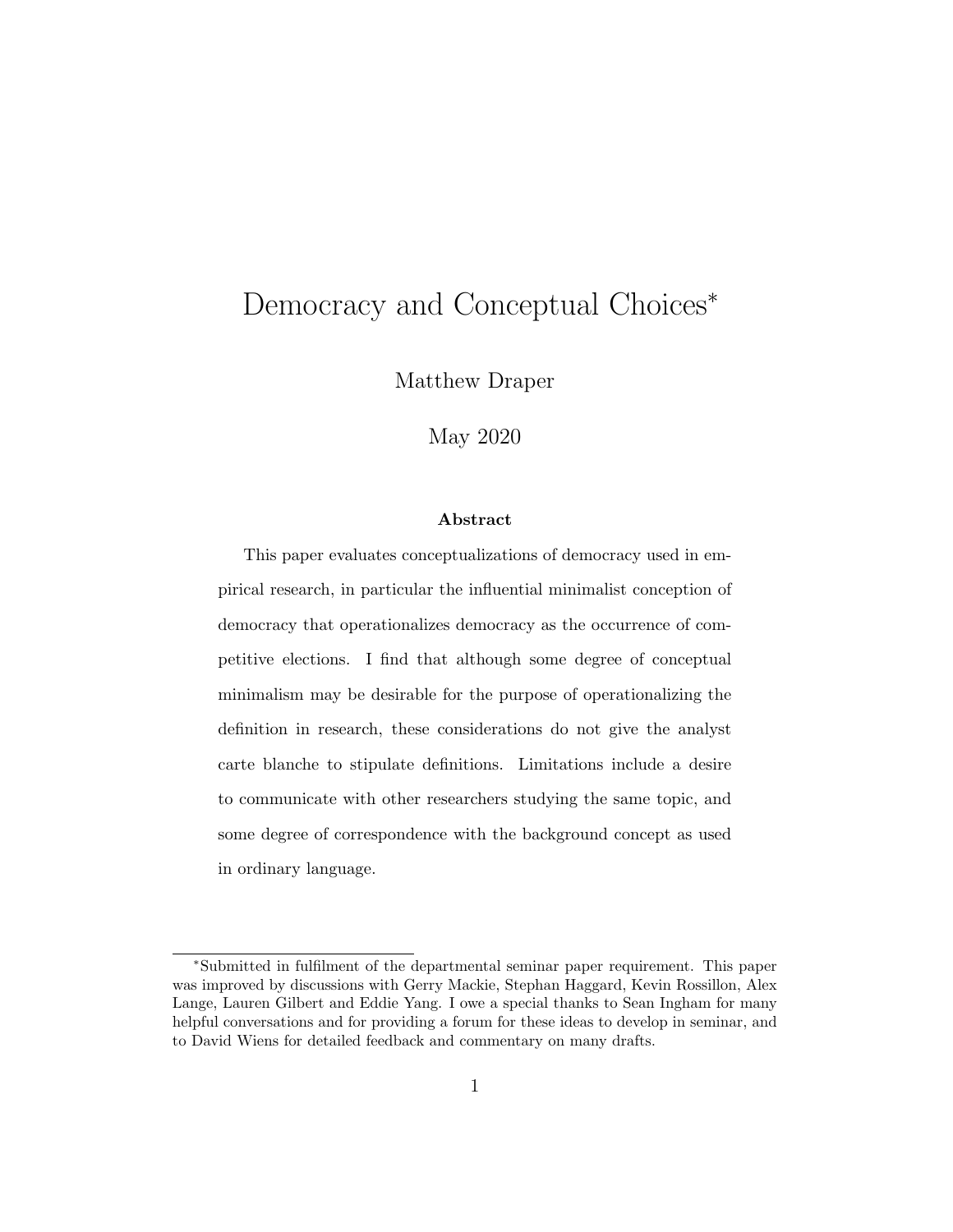### Introduction

In order to study a concept as multifarious and contested as democracy, political scientists have had to make careful choices in the course of their research. Most of the discussion of these choices has revolved around measurement issues. Conceptual choices have received less attention. The definition to be operationalized in research is frequently stipulated on the basis of quantities that will admit of easy measurement. However, conceptual choices are still being made. The downstream consequences of an ill-considered or hasty conceptualization are considerable, if often underappreciated. This paper examines an extreme case of this phenomenon: the well-known minimalist conception of democracy advanced by Przeworski et al.  $(2000).$ <sup>1</sup> I begin by reconstructing the authors' minimalist conceptualization, and continue by filling in the definitional content that they propose: competitive elections. I then evaluate these claims, showing that they are not supported by the authors' reasoning. After suggesting alternative justifications, I conclude by emphasizing the existence of multiple desiderata for concept formation.

#### Conceptual Preliminaries

Before discussing Przeworski et al. (2000), it will be worthwhile to distinguish between conceptualization and operationalization in research design. Social scientists naturally wish to measure the degree to which phenomena

 $1<sup>1</sup>$ My aim in choosing an extreme case is to highlight the relevant issues in a particularly vivid way.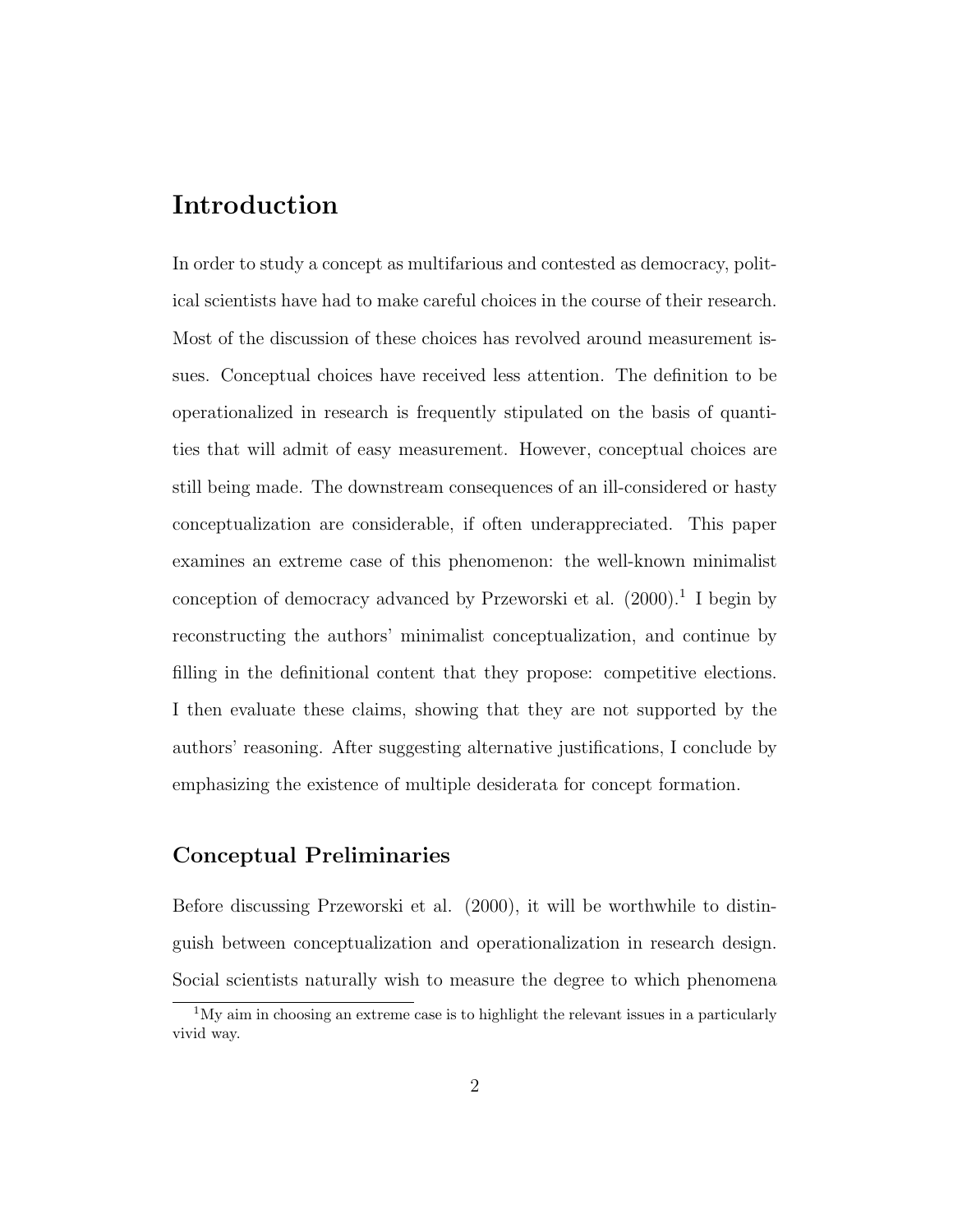like democracy are present or absent within states. To do this, it is necessary to conceptualize these phenomena for the purposes of research. This conceptualization will be narrower than the 'background' concept, which often encompasses a wide variety of diverse and potentially contradictory meanings (Adcock and Collier 2001). Because a background concept is often imprecisely stated, researchers are compelled to articulate a stipulated 'technical' concept which narrows the conceptual scope, providing a specific formulation of the background concept to be adopted for the present research. Researchers will stipulate explicitly what they understand the conceptual content to be, often articulating it in a way that facilitates research. Movement from the background concept to the systematized concept is known as conceptualization, whereas movement from the systematized concept to indicators is known as operationalization (Adcock and Collier 2001:530, see Figure 1 below).<sup>2</sup> In practice, however, conceptualization and operationalization are often conflated into a single conversation about measurement validity, despite warnings that this aggregation may be unwarranted.<sup>3</sup> In the present paper, I argue that this conflation risks sacrificing conceptual clarity.

Conceptual stipulation is inevitable. A scientific approach clearly re-

<sup>2</sup>Research often proceeds through a simultaneous refinement both of systematized concepts based on the result of indicators applied to particular cases and of indicators based on increasingly-precise systematized concepts (Adcock and Collier 2001:531). This process recalls Goodman's method of working from both ends (Goodman 1955), as well as Rawls's reflective equilibrium (Rawls 1971).

<sup>&</sup>lt;sup>3</sup>"[A]rguments about the background concept and those about validity can be addressed adequately only when each is engaged on its own terms, rather than conflated into one overly broad issue" (Adcock and Collier 2001:533). In the terminology of Sartori (1984, 51–4), this involves "clarifying the semantic field".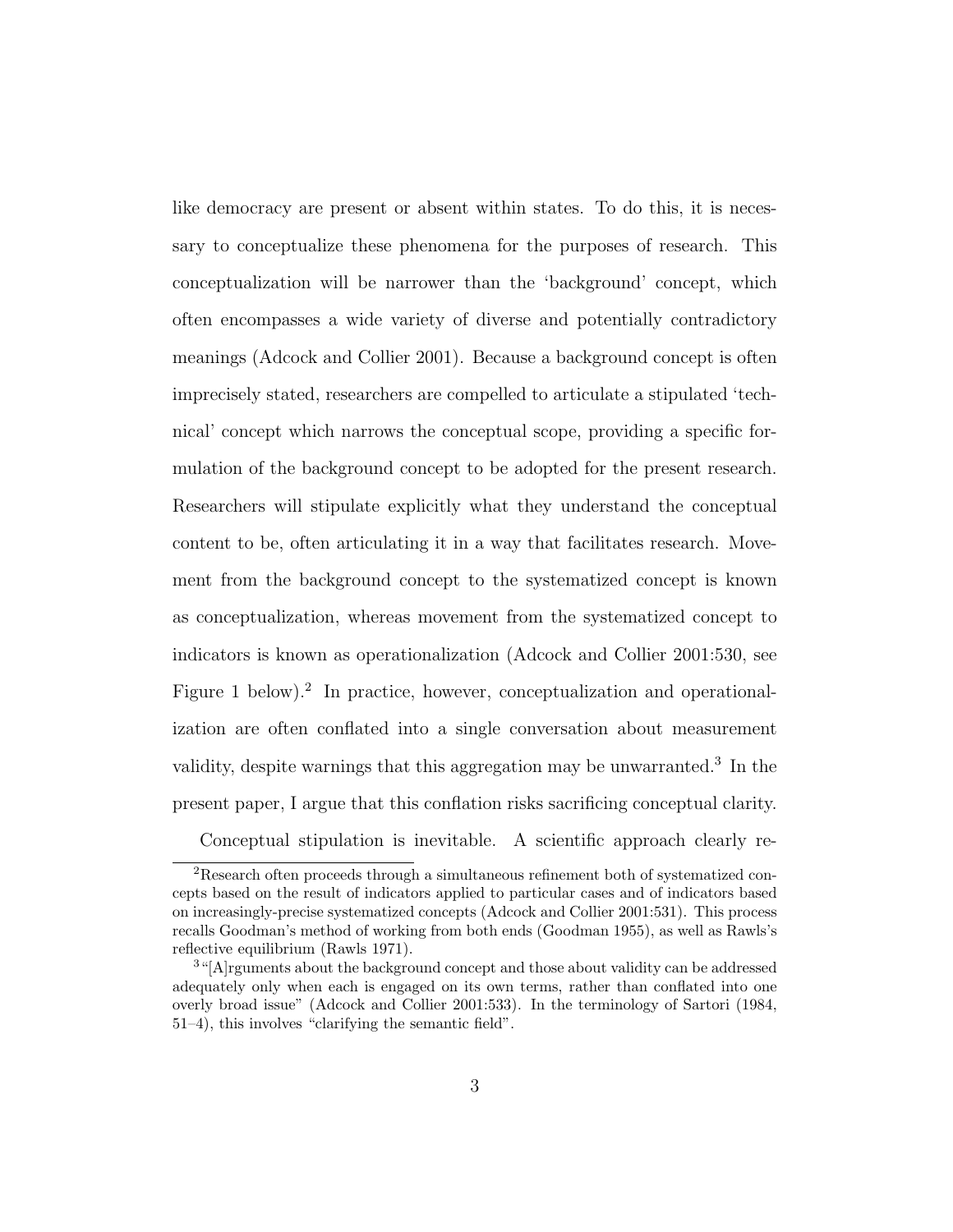quires some degree of conceptual specification. It is not a deficiency for a technical definition not to pick out all the aspects of the background concept, but rather an inevitable and acceptable consequence of a scientific approach. Proper science demands tightly-articulated definitions and one-to-one correspondences, focusing on observable characteristics and identifiable phenomena. The concepts we use in everyday life may not meet these standards because they are multifarious and fraught with contradiction. For the purposes of social-scientific inquiry, then, it is necessary and even desirable that we should to some extent simplify and reduce these dimensions of variation in order to more completely understand the phenomenon under investigation. In this paper, I ask not whether this process is necessary, but rather whether it can go too far, in the sense of undermining our research objectives. I examine one particularly influential conceptualization - the "minimalist" conceptualization of democracy advanced by Alvarez et al. (1996) and Przeworski et al.  $(2000)^4$ . The index based on this conceptualization has high measurement validity, in the sense that the operationalization and scoring of cases adequately reflect the systematized concept. Here, I will focus on its conceptualization.

<sup>4</sup>These papers are the source of the Democracy-Dictatorship index (DD), introduced by Alvarez et al. (1996), refined by Przeworski et al. (2000) and extended by Cheibub et al. (2010). This index is popular among scholars of comparative politics and international relations, e.g. Houle 2009, Haggard and Kaufman 2012.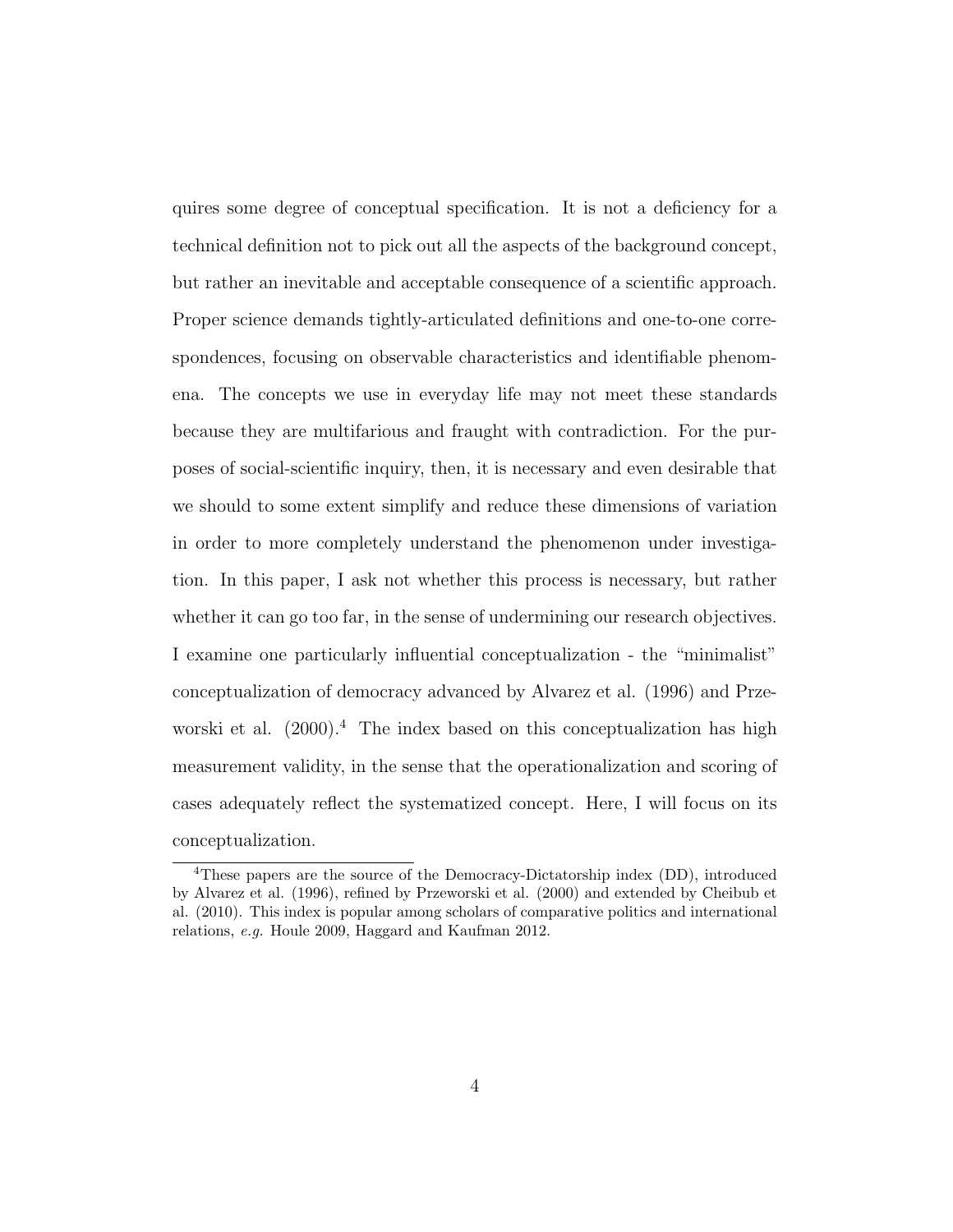

Figure 1: Source: Adcock and Collier 2001:531

#### Democracy: A Minimalist Conceptualization

Przeworski et al. (2000) articulate a "minimalist" conceptualization of democracy. By this, they mean that we should include as few components as possible in a candidate definition while still according with our intuitions regarding particular cases (2000:15-16; see also Przeworski 1999:12-13). These conceptual "components" are the subsidiary concepts by means of which we specify conceptual content: they give the example of contestation as a conceptual component of democracy (14). The authors contrast the minimalist approach with what we might call an "enriched" conception of democracy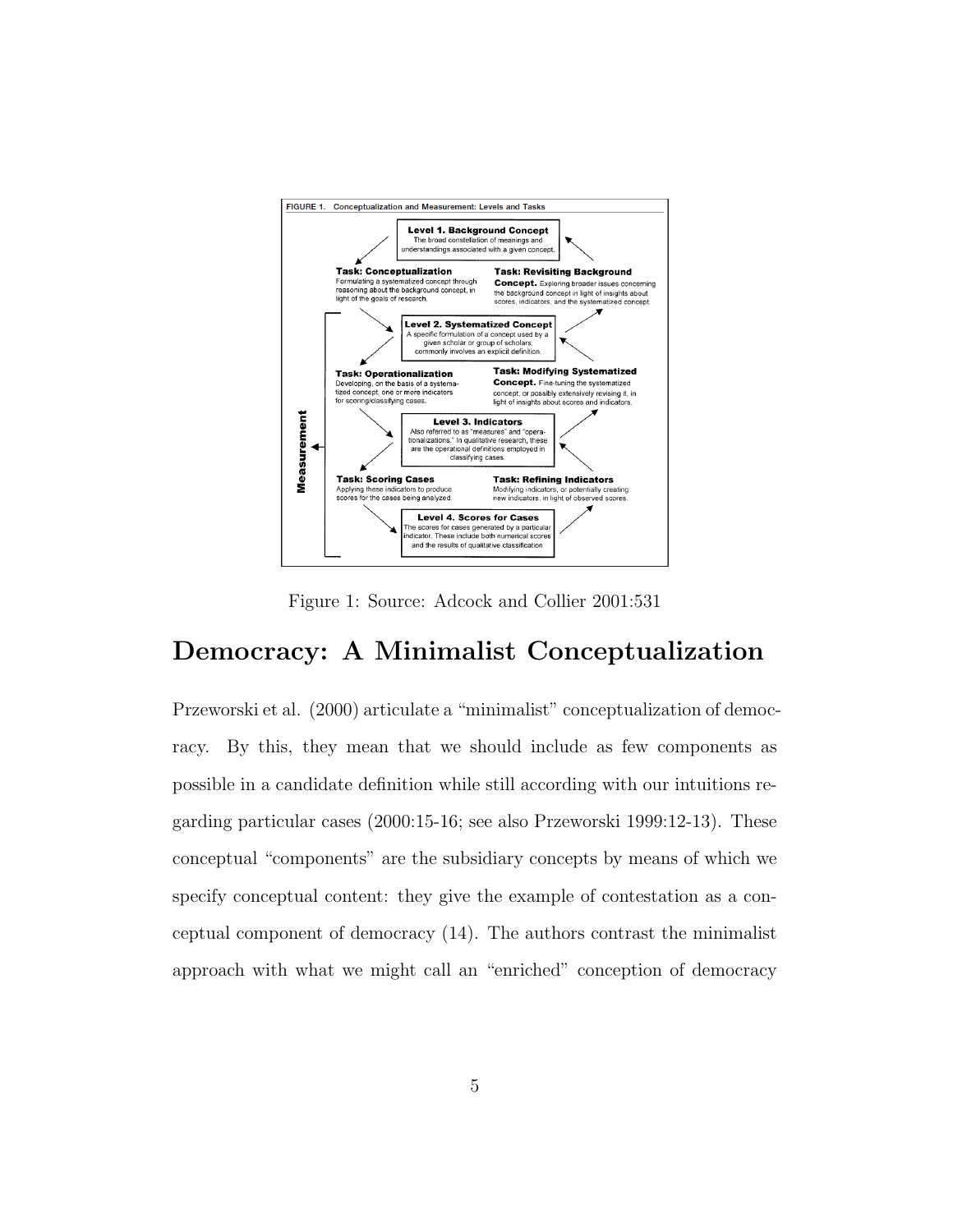that includes many of the normatively desirable aspects of modern life.<sup>5</sup> For example, they cite Shapiro's (1996:108) emphasis on the definitional criterion of improved welfare and Kelsen's (1929:38) focus on democracy's capacity to provide solutions to pressing social problems as examples of enriched definitions (1999:12). They reject these enriched definitions in favor of a minimalist approach.

As implemented by Przeworski et al., a minimalist conceptualization of democracy identifies the concept 'democracy' with one and only one of its conceptual components (2000:15). For a practical illustration, consider Figure 2. Imagine for a moment that the background concept of democracy involves just these components: contestation, accountability and participation.<sup>6</sup> In this case, the minimalist approach to specification of technical concepts requires that we simply select one of these components and make it definitional. For these reasons, a minimalist approach eliminates the possibility of defining democracy as the intersection of these sets: we cannot

<sup>5</sup>"Our general stance is minimalist. Perusing the innumerable definitions, one discovers that 'democracy' has become an altar on which everyone hangs his or her favorite ex voto. Almost all normatively desirable aspects of political life, and sometimes even of social and economic life, are credited as definitional features of democracy: representation, accountability, equality, participation, dignity, rationality, security, freedom – the list goes on. Indeed, according to many definitions, the set of true democracies is an empty set. And from an analytical point of view, lumping all good things together is of little use. The typical research problem is to examine the relationships among them. We want to know if holding repeated elections induces governmental accountability, if participation generates equality, if freedom imbues political systems with rationality. Hence, we want to define 'democracy' narrowly" (2000:14). Compare Dahl (1989): "a term that means anything means nothing. And so it has become with "democracy", which nowadays is not so much a term of restricted and specific meaning as a vague endorsement of a popular idea" (1989:2).

<sup>6</sup>See Dahl 1971. These components are given for illustrative purposes only.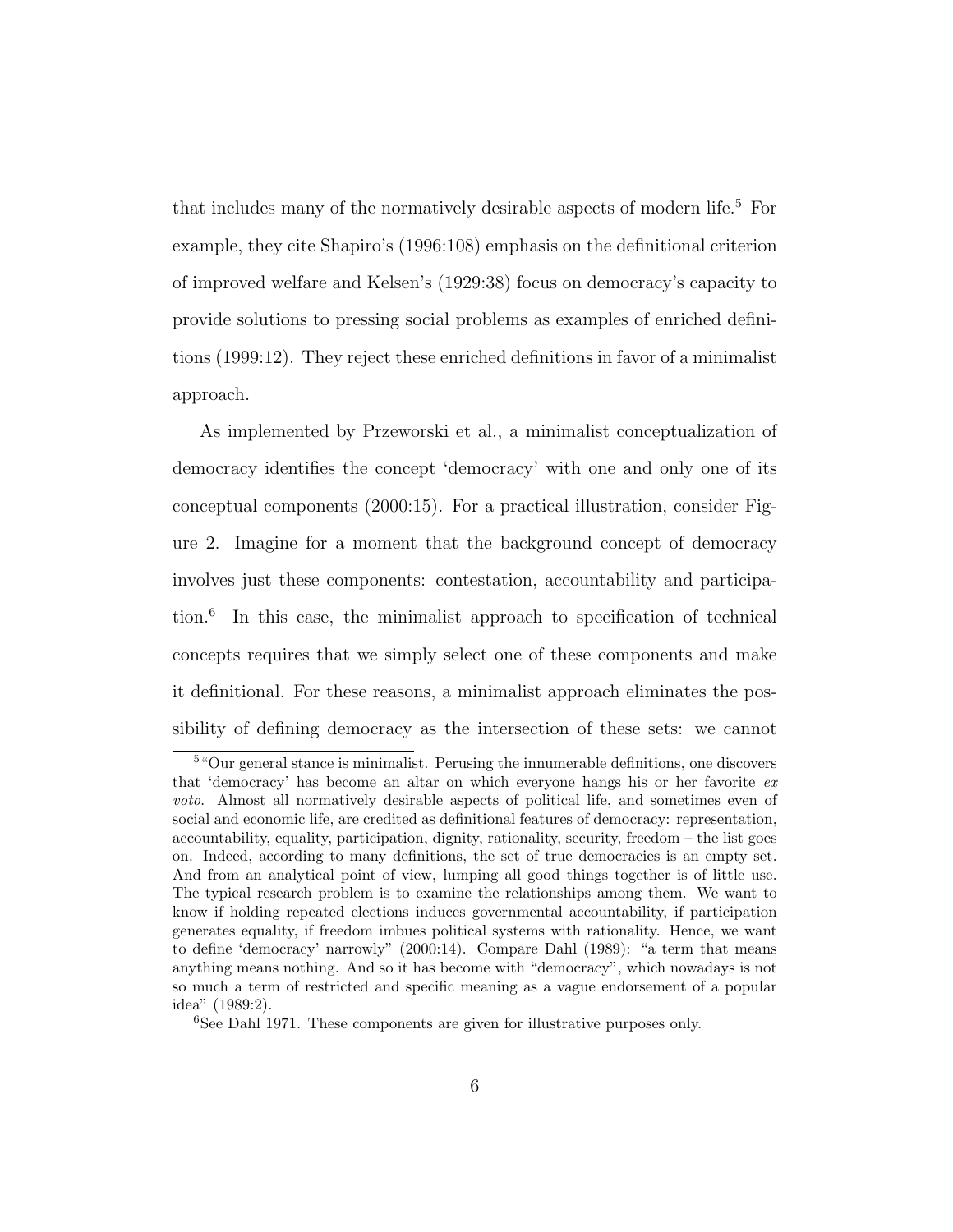

Figure 2: Plausible conceptual components of democracy

simply say that democracy is the set of regimes in the center of Figure 2. Przeworski et al. argue that their minimalist approach means that they are forced to select one of these characteristics and make it definitional (2000:15, see also Przeworski 1999). As we will see, they ultimately select contestation.

### Justifications for Minimalism

In this section, I consider the reasons advanced by Przeworski et al. for proposing a minimalist conceptualization of democracy. Recall that we can conceive of the background concept of democracy as comprising a set of constituent conceptual components (Figure 2). Przeworski et al. (2000) argue plausibly that we might wish to understand the interaction of these conceptual components, and that we would be precluded from doing so by the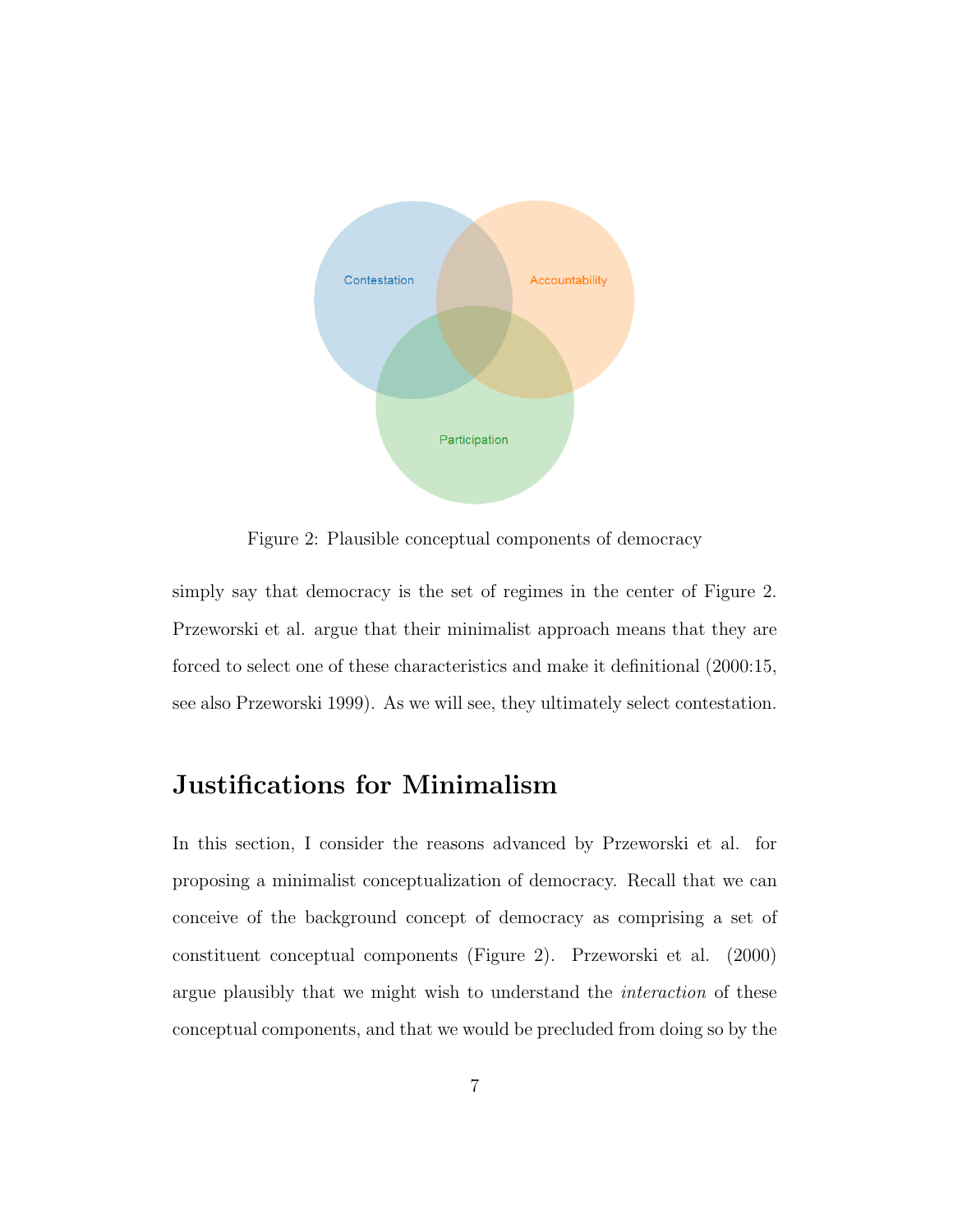aggregation of all of them into a single technical concept, 'democracy' (15). For example, they propose that scholars might wish to consider the effects of economic equality on regime type durability (2000:33). Such a question, they argue, would be difficult to understand on any account that made economic equality part of the definition of democracy. They argue instead that many of the aspects of democracy offered as elements of prior definitions should instead be investigated empirically (rather than incorporated definitionally). As they put it, "[w]e prefer to define democracy narrowly and to study its causes and consequences" (2000:33).<sup>7</sup>

Przeworski et al. find conceptual minimalism desirable because they think that it maximizes the set of relationships that will be left open to empirical investigation (14-15). As just discussed, they see a tradeoff between the set of components in a definition and the set of relationships left over for empirical investigation. Because they believe that the relationships among potential definitional components of democracy are "just too interesting to be resolved by a definitional fiat" (2000:33), they wish to avoid fixing these relationships definitionally in order to leave them open for research. Elsewhere, Przeworski deepens this claim by asserting that unless the correlates of democracy are precisely coextensive  $(i.e.$  we only observe rule of law where we observe equality and vice versa) then we are *forced* to adopt a minimalist approach. In a discussion of "hybrid" forms of democracy, Przeworski argues

<sup>7</sup>See also Przeworski 2019:3-4, where he notes that observed features of democracy may be treated alternatively as definitional or as empirical.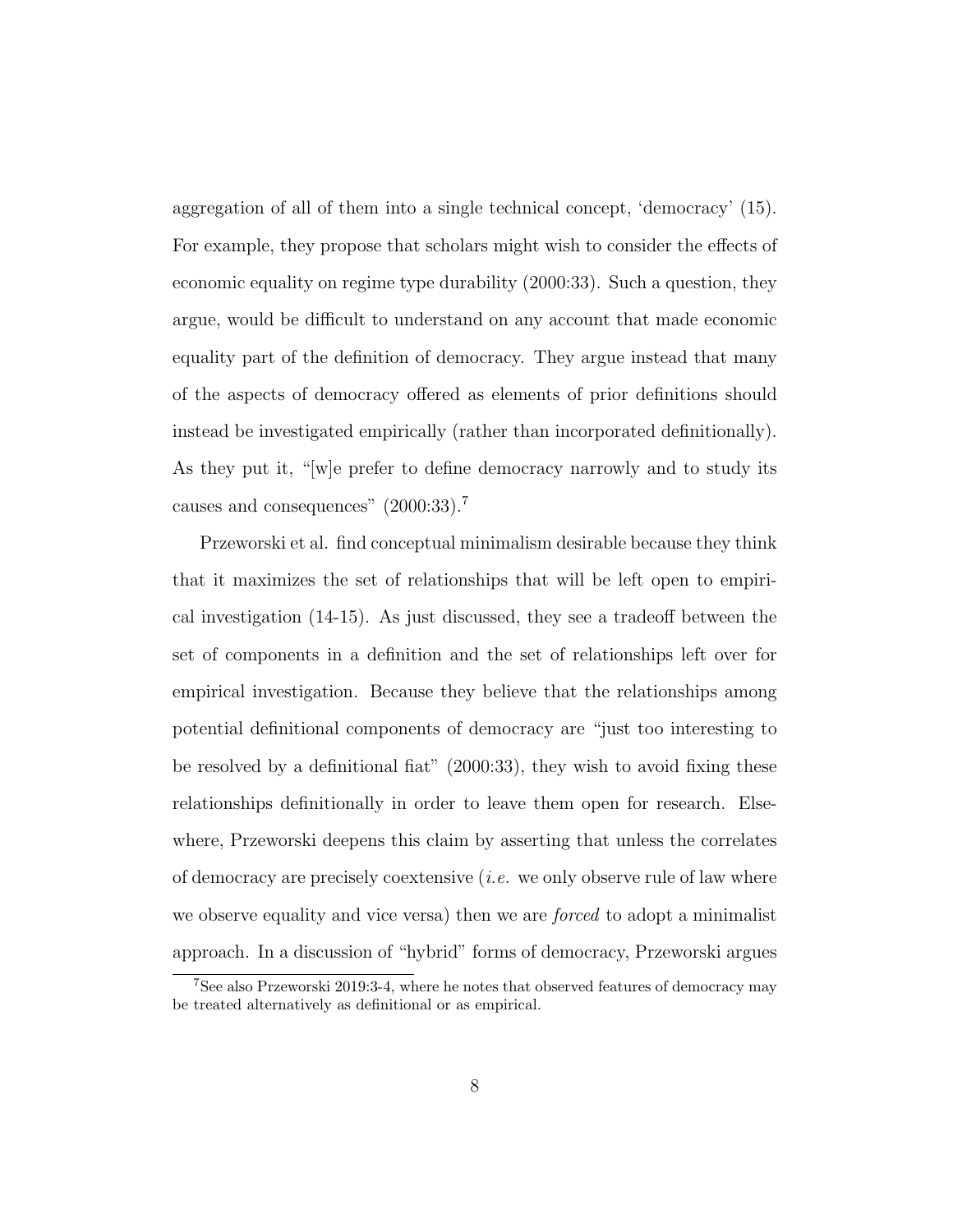that incomplete types (e.g., "tutelary democracy," "praetorian democracy," etc.) are conceptually problematic because "not all good things must go together," and that unless the phenomena in question are precisely coextensive, "some kind of definitional minimalism is unavoidable: we must choose one of the potential features as definitional and treat others as hypothetical conditions under which the selected feature is satisfied" (2019:4).

### Is Minimalism Coherent?

On the interpretation above, can we say that minimalism is a coherent approach to conceptualization? Notice that the three components of democracy given in our example (contestation, accountability and participation) are themselves made up of subsidiary concepts, and that the same can be said for the subsidiary concepts themselves: it is concepts all the way down. Take the attribute that Przeworski et al. in fact choose to make definitional: contestation. Its conceptual components  $(e,q.$  elections, multiple parties, alternation in power) are easily construed as components of the root concept 'democracy' as well. The decision to hierarchize is made by the analyst and is in some sense arbitrary: we identify some conceptual components as relating to contestation, others relating to participation, and so on. Viewed this way, the term 'minimalism' begins to seem misleading because what looks minimal at one level of analysis is swarming with detail at a more granular level. It is unclear how exactly Przeworski et al. could make sense of the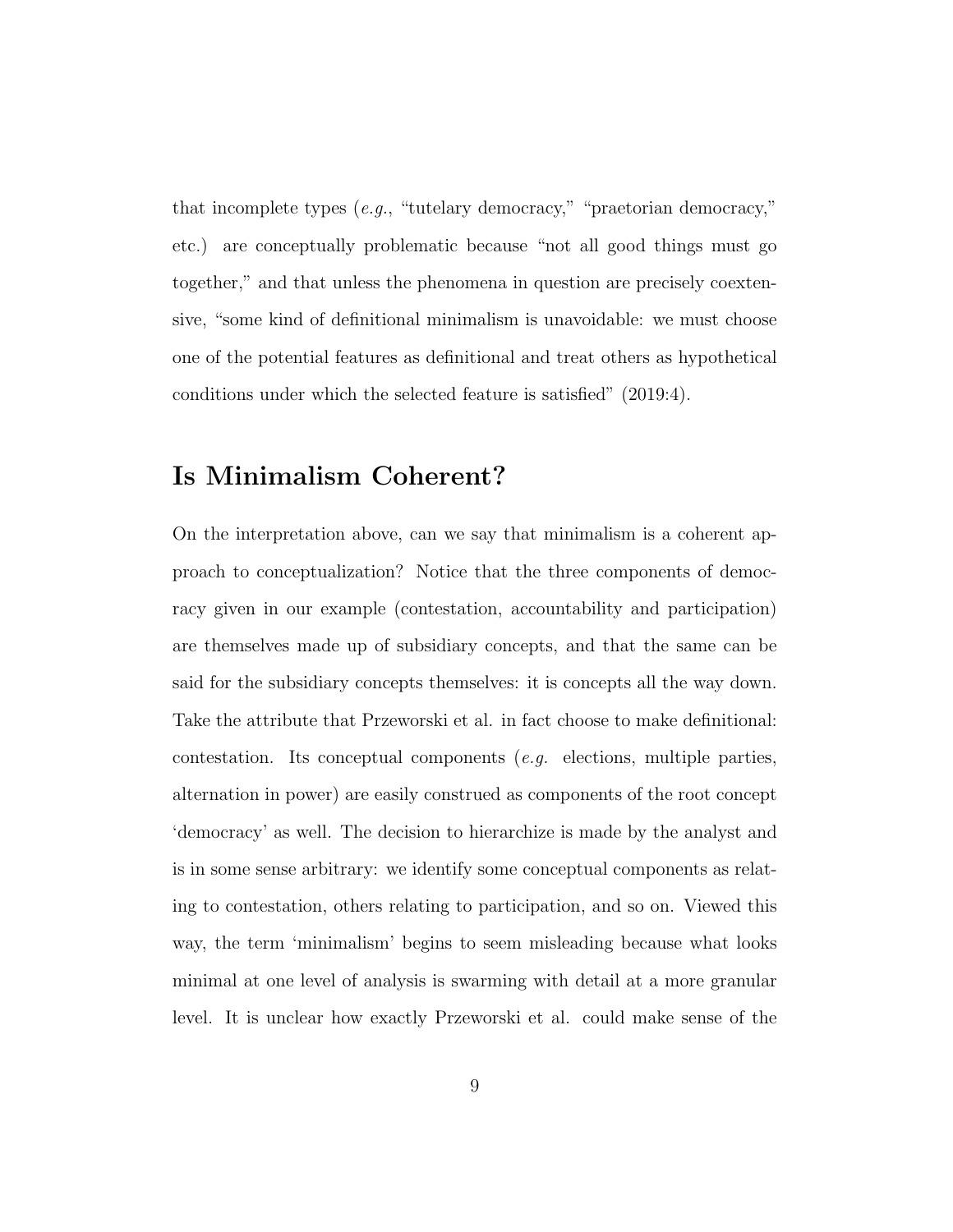idea of minimal content on this interpretation. We might think that they mean something like "only one member of the set of conceptual attributes of democracy," but notice that the components of these subsidiary concepts are in some sense also components of democracy itself—we have simply arranged them in convenient groups which we label 'contestation', 'participation,' and so on. It is unclear how we would know when we had arrived at a minimal conceptualization.

A nearby notion that could accomplish the work that Przeworski et al. are asking minimalism to perform might be the idea of a 'thin' concept (Coppedge 2012 ch. 2 and Coppedge et al. 2016, c.f. Williams 1985). Conceptual 'thinness' refers to the dimensionality of a concept. "Thick concepts tend to be multidimensional, whereas thin concepts tend to be unidimensional. When a concept is unidimensional, its components vary together" (Coppedge  $2012:23$ ).<sup>8</sup> This substitution allows us to avoid minimalism's implications of conceptual bedrock in favor of a relative relationship where conceptual components are assumed to correlate to greater or lesser extents. Although I find this terminology useful, I am not persuaded that thin concepts are entirely unidimensional. The most that I think we can say of a thin concept is that it has fewer dimensions of variation than its thick equivalent. For any thin concept  $C$ , it seems to me possible to define some  $C'$  that is a

<sup>8</sup>"...the dimensions that structure a thick concept are best thought of as handy bundles of a larger number of potential dimensions. Such bundles probably hold together only for selected periods and places. The more diverse the sample and the longer the expanse of time it covers, the more likely it is to resist reduction to a small number of dimensions" (Coppedge 2012:33).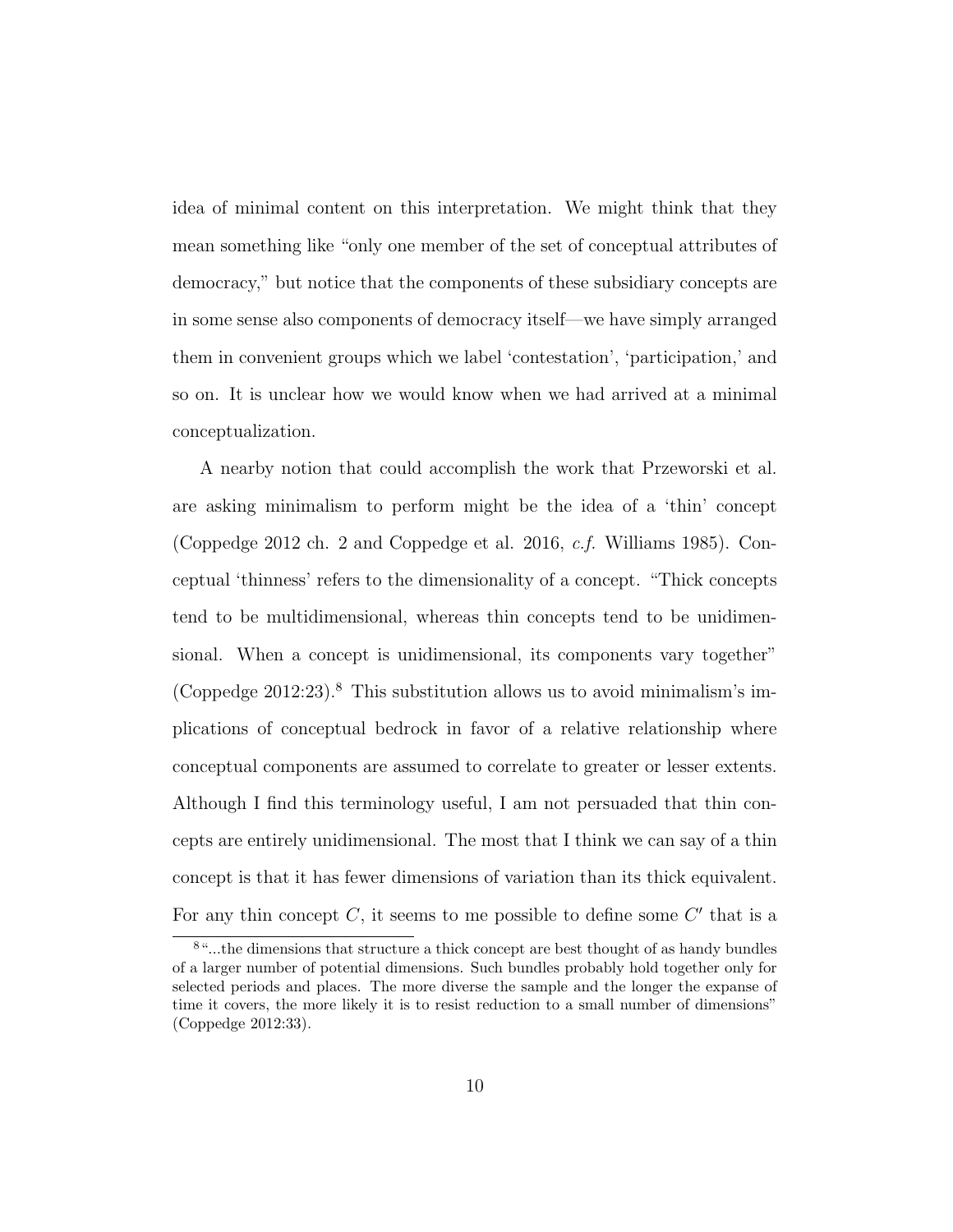'thinner' version of  $C<sup>9</sup>$ 

We can restate a clearer version of the argument made by Przeworski et al. (2000) in the terminology of conceptual 'thinness'. The authors believe that a properly scientific approach requires the use of thin concepts in order to foreclose as few dimensions of variation as possible from empirical investigation (2000:14-15). A natural way of expressing this concern might be 'conceptual parsimony' — we want concepts that have only as much content as they must have to do the work we need them to do, because this will maximize the set of empirical questions that we can then ask. Although the idea of a 'minimal' concept may turn out to be incoherent on closer inspection, it is arguably desirable to employ thin concepts for the purposes of social science because such concepts tend to have fewer dimensions of variation. In the next section, I evaluate this proposition.

#### Analysis

As we have seen, Przeworski et al. (2000) wish to study relationships between the presence (or absence) of democracy and variables connected to economic development. Faced with a multifarious thick concept like democracy, they conceptualize it "minimally" on the basis of one of its component attributes. This move is presented as a necessary choice if we wish to avoid "lumping

<sup>&</sup>lt;sup>9</sup>Compare Munck and Verkuilen 2002, *infra*. Note that as presented by Coppedge, conceptual "thinness" refers only to a concept's components and carries none of the normative content suggested by, inter alia, Williams 1985.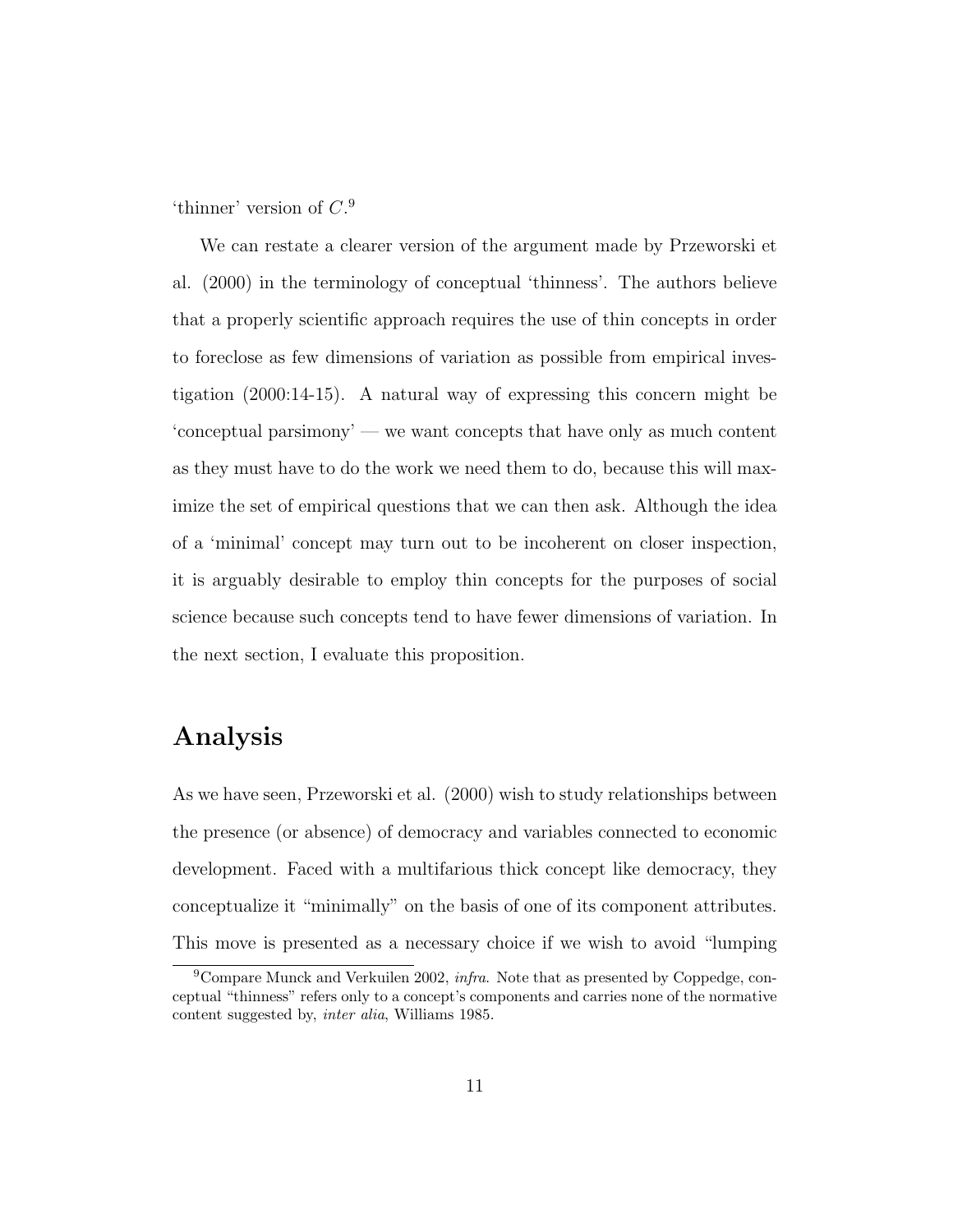all good things together" (2000:14). But notice that (continuing with our example) there is no barrier to studying the effects of contestation, participation or accountability on a set of development variables, or indeed on each other. Notice also that these concepts are quite likely to be 'thinner' than democracy. Perhaps they are more suitable objects of social-scientific study. So why not simply study these concepts? Why multiply entities needlessly by introducing democracy?<sup>10</sup> Consider the following passage:

"We want to know if holding repeated elections induces governmental accountability, if participation generates equality, if freedom imbues political systems with rationality. Hence, we want to define 'democracy' narrowly" (2000:14-15).

The implication is that the authors intend to use the concept 'democracy' to investigate these questions. But notice that by conceptualizing democracy as contested elections only, Przeworski et al. preclude themselves from using it to study the second and third research questions presented here. While participation and freedom are examples of the expansive conceptual components of democracy proposed by other scholars (compare Dahl 1971), these components are specifically excluded from Przeworski et al.'s minimalist conceptualization (indeed, as we shall see, to include them would be "confused," or even "ludicrous" (57)). Recall our example, where we hypothesized democracy's subsidiary components (following Dahl 1971) as contestation, participation and accountability. Such a construct would allow us to ask the above

 $10$  "Numquam ponenda est pluralitas sine necessitat" (Ockham 1495 [c.1311]).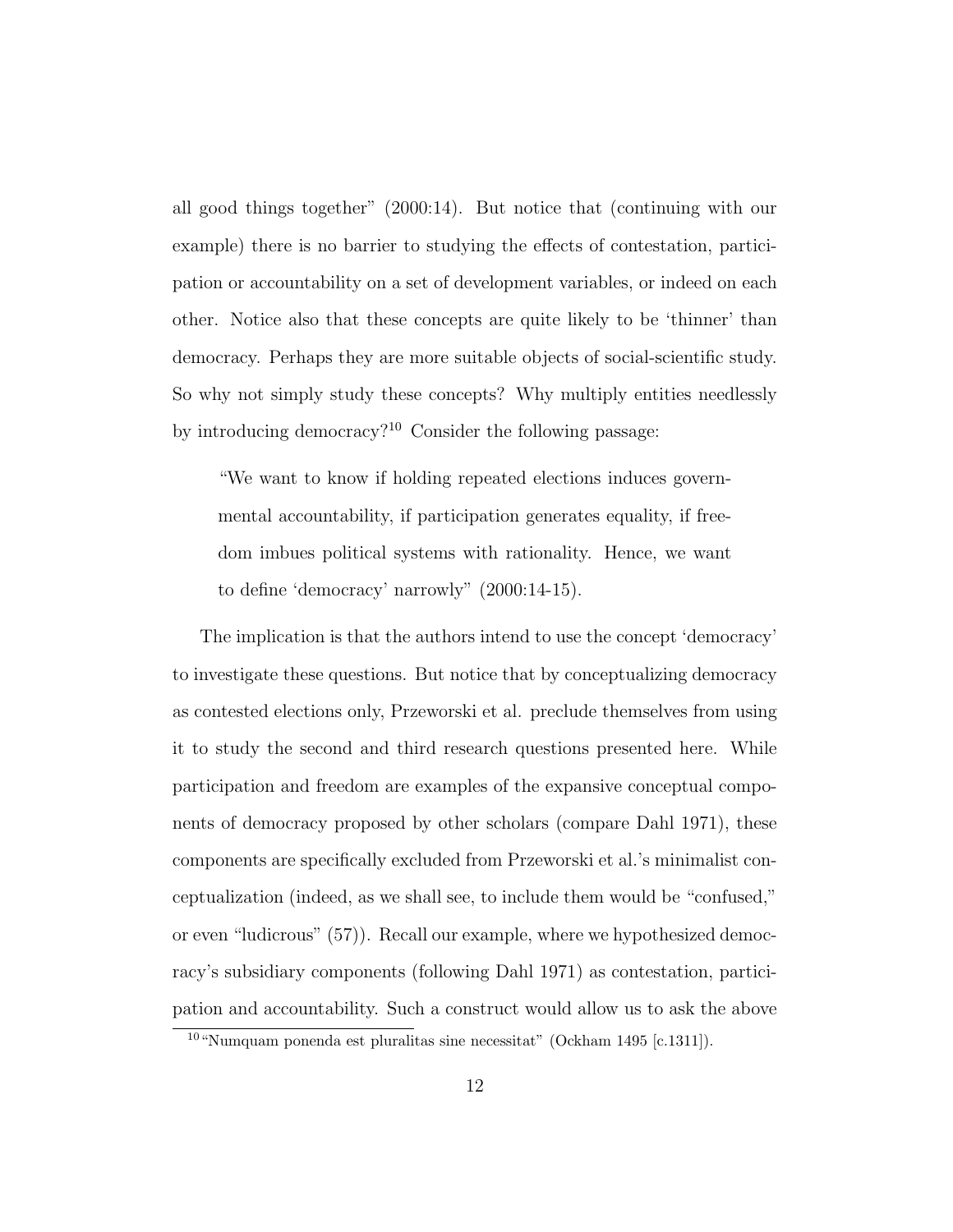questions in terms of democracy. However, by operationalizing democracy as contestation via elections and nothing more, the authors have eliminated the possibility of investigating the second and third of their research questions using their conceptualization of democracy. While they are of course still perfectly free to investigate these questions, they will not be able to use their conceptualization of democracy to do it.

Przeworski et al. might reply that their conceptualization, though indeed narrower in scope than Dahl's, is capable of yielding more precise results. After all, using Dahl's expansive conceptualization, we would be unable to state precisely which aspect of democracy was responsible for the effects observed. By disaggregating, they might say, it is possible to be more precise about cause and effect. However, this reply appears to be foreclosed by the authors' decision to interpret their findings in terms of democracy. If there is merit in conceptual disaggregation because it allows us to improve our precision regarding causality, surely it would be malpractice to throw this information away by simply re-aggregating at the final stage of investigation and coarsen the findings by attributing them generally to 'democracy'.

Consider also that we might be interested not simply in the effects of these phenomena (repeated elections, participation and freedom) in isolation, but that we might wish to understand the causes and effects of their combination. In other words, we might be interested in the set of regimes that exhibit all three of these phenomena because this set engages in particular behaviors or produces particular outcomes. The items in the set intersection may con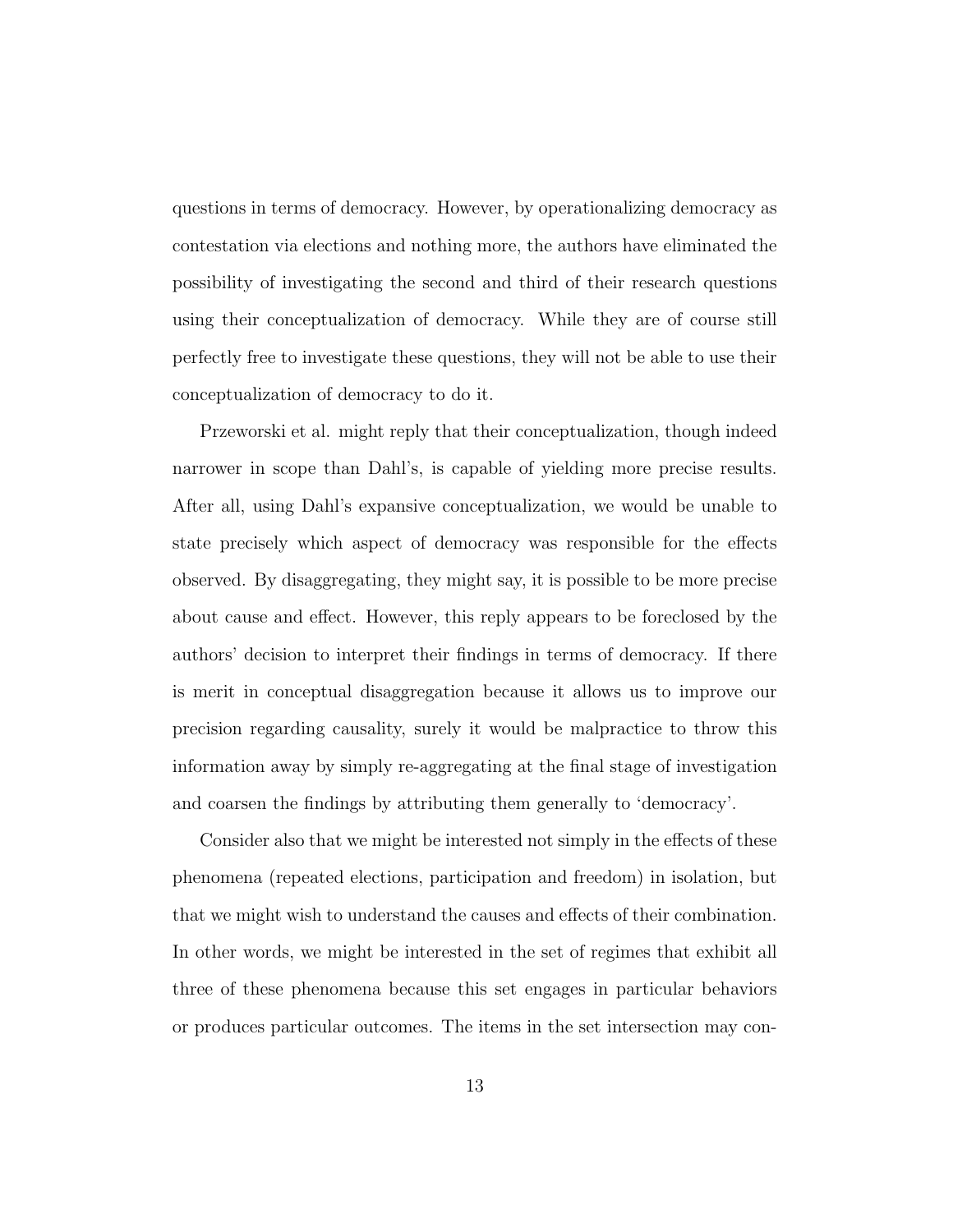stitute a naturalized phenomenon that we wish to investigate. Specifying bundles of components that occur together in the real world is one of the primary uses of concepts in social science, and it is difficult to see how research could proceed without grouping components together. In fact, the authors' own definition of electoral competition picks out a set intersection: the set of regimes featuring competitive elections are said to be those featuring all three of the following: " $(1)$  ex-ante uncertainty,  $(2)$  ex-post irreversibility, and  $(3)$ repeatability" (16). Przeworski et al. seem to tacitly recognize the need to study conceptual intersections even as they declare this practice formally undesirable  $(2000)$  or even impossible  $(2019).<sup>11</sup>$ 

The authors' chosen conceptualization seems particularly curious in light of the above research questions, because all three of them naturally appeal to a reader's intuitions about the background concept 'democracy,' but the democracy-as-contestation conceptualization cannot address all of them. It is unclear what the "hence" in the above passage is meant to indicate. While it is of course possible that there exists an expansive concept 'democracy' that incorporates the component concepts of 'repeated elections,' 'participation' and 'freedom,' such a concept will almost certainly not be "narrow". Why would Przeworski et al. insist that a narrow conceptualization of democracy

<sup>&</sup>lt;sup>11</sup>Przeworski et al. might reply that they wish to employ logit or probit analysis on the resulting data, and that for these purposes a dichotomous variable is desirable, which could be taken to rule out combinations of variables. But notice that it is open to us to construct a binary variable on a set intersection, because we can identify a cut point between the presence of all three phenomena (repeated elections, participation and freedom) and the absence of one or more of them in any particular case. Logit and probit analysis can then proceed unhindered.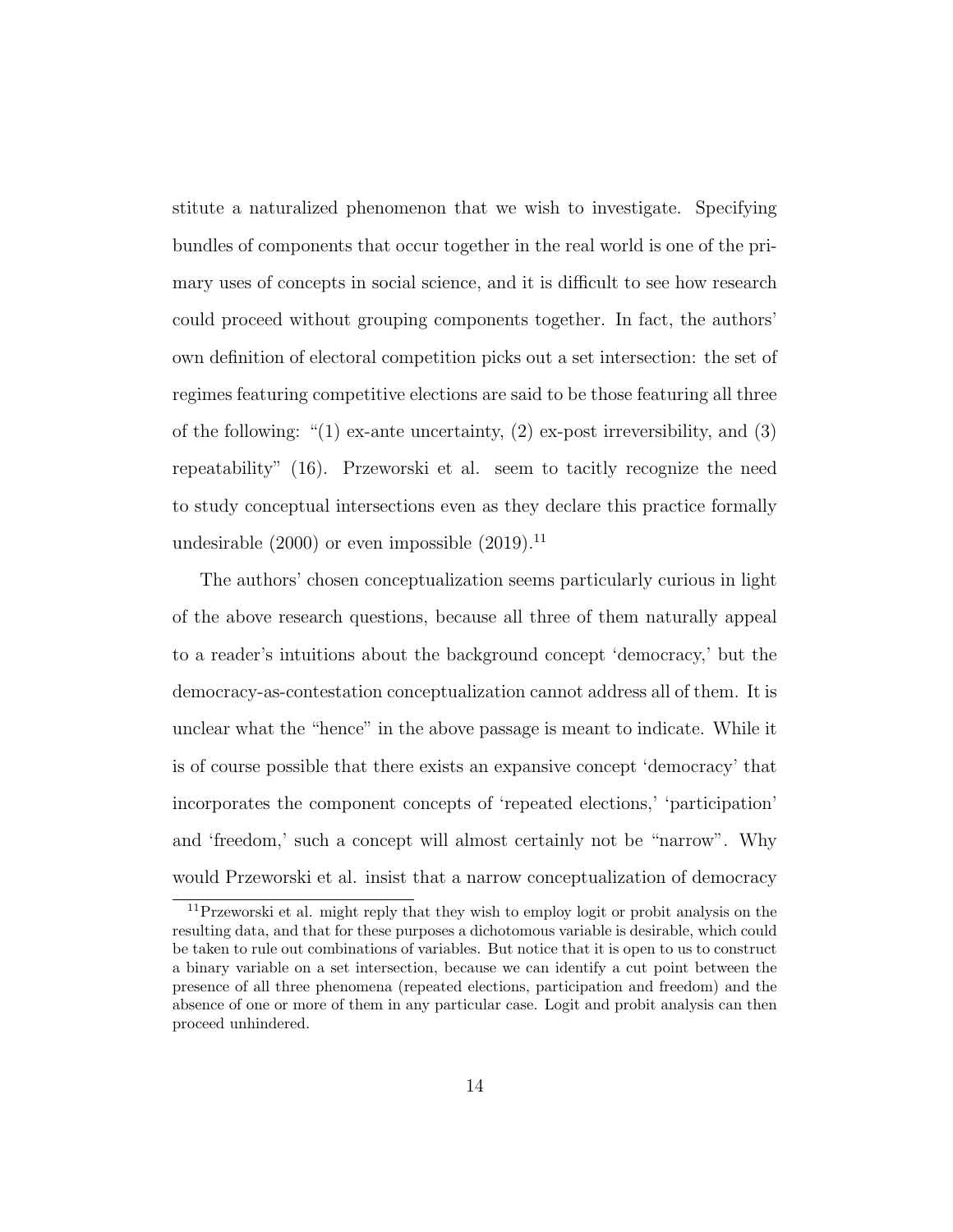based only on elections can answer questions about the effects of freedom and participation?

As we will see, the authors' reasons for advancing a minimalist conception of democracy are deeply entangled with their reasons for proposing elections as the conceptual content. This entanglement occurs because Przeworski et al. conflate the distinct processes of conceptualization and operationalization. The general principles of the minimalist approach are derived from the specific attributes of the concept "democracy," which on their telling is teeming with unobservable characteristics that must be eliminated to produce a viable technical concept. Although other arguments are advanced, their most persuasive argument both for minimalism and for a focus on elections is that proper science requires a focus on objective, observable phenomena. As we have just seen, Przeworski et al. believe that this requires the use of thin concepts. In the next section, I discuss the authors' arguments for a minimal conceptualization of democracy based on electoral competition, and I show that they make important conceptual choices based on these methodological criteria. These conceptual choices reveal another (implicit) rationale for the use of thin concepts in social science: a focus on observable phenomena. In the final section, I evaluate this approach.

#### Does a focus on observables require minimalism?

Many features are often suggested as conceptual components of democracy, including participation, full suffrage, contested elections, rule of law, repre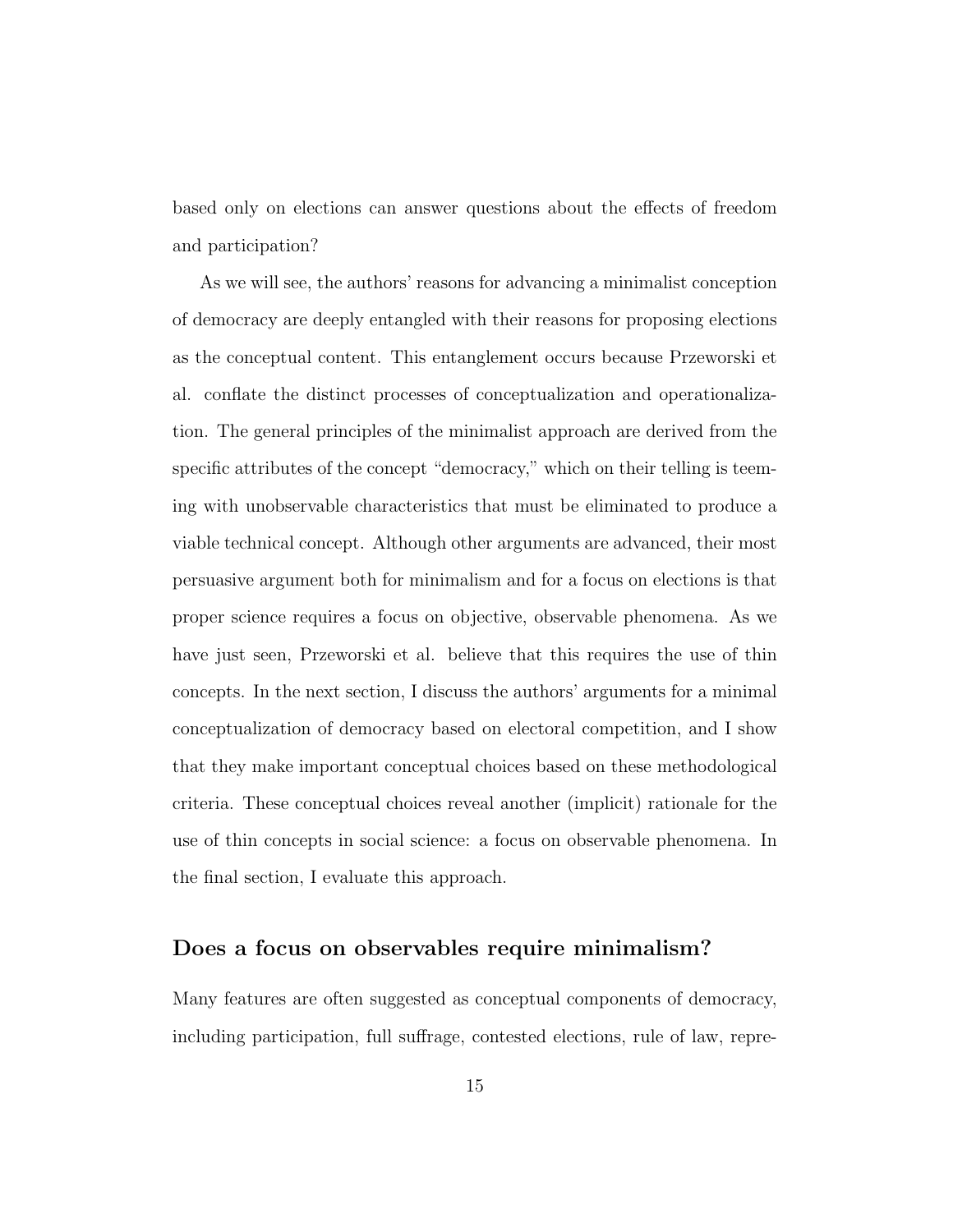sentation, equality, accountability and numerous others. Notice that we are faced with a real choice, and that conceptual minimalism does not guide us in making it – we could make a plausible 'minimalist' case for many of these components.

Recognizing this choice, Przeworski et al. (2000) briefly discuss three "major distinctions" in democratic political theory, focusing ultimately on contestation by means of elections as the content of their conceptualization of democracy. As they put it, "'Democracy,' for us, is a regime in which those who govern are selected through contested elections" (15). See also Przeworski 2019: "The view of democracy I adopt is 'minimalist' and 'electoralist': democracy is a political arrangement in which people select governments through elections and have a reasonable possibility of removing incumbent governments they do not like" (2019:5).

The authors give methodological reasons why we might wish to adopt elections as the sole component of a minimal definition of democracy. They prefer an "objective" definition of democracy focused on observables, and they wish to avoid subjective judgments about particular cases or investigation of the beliefs held by particular actors  $(2000:10).<sup>12</sup>$  This is methodologically useful, because observation of objective phenomena promotes inter-coder reliability even when the coding is performed by non-experts. A preference for observable phenomena leads Przeworski et al. to focus on democratic pro-

<sup>12</sup>Objectivity as defined here seems narrower than mere "observability". Przeworski et al. suggest a focus on 'observable" characteristics (2000:12), but this appears to be a larger set than the set of genuinely objective characteristics.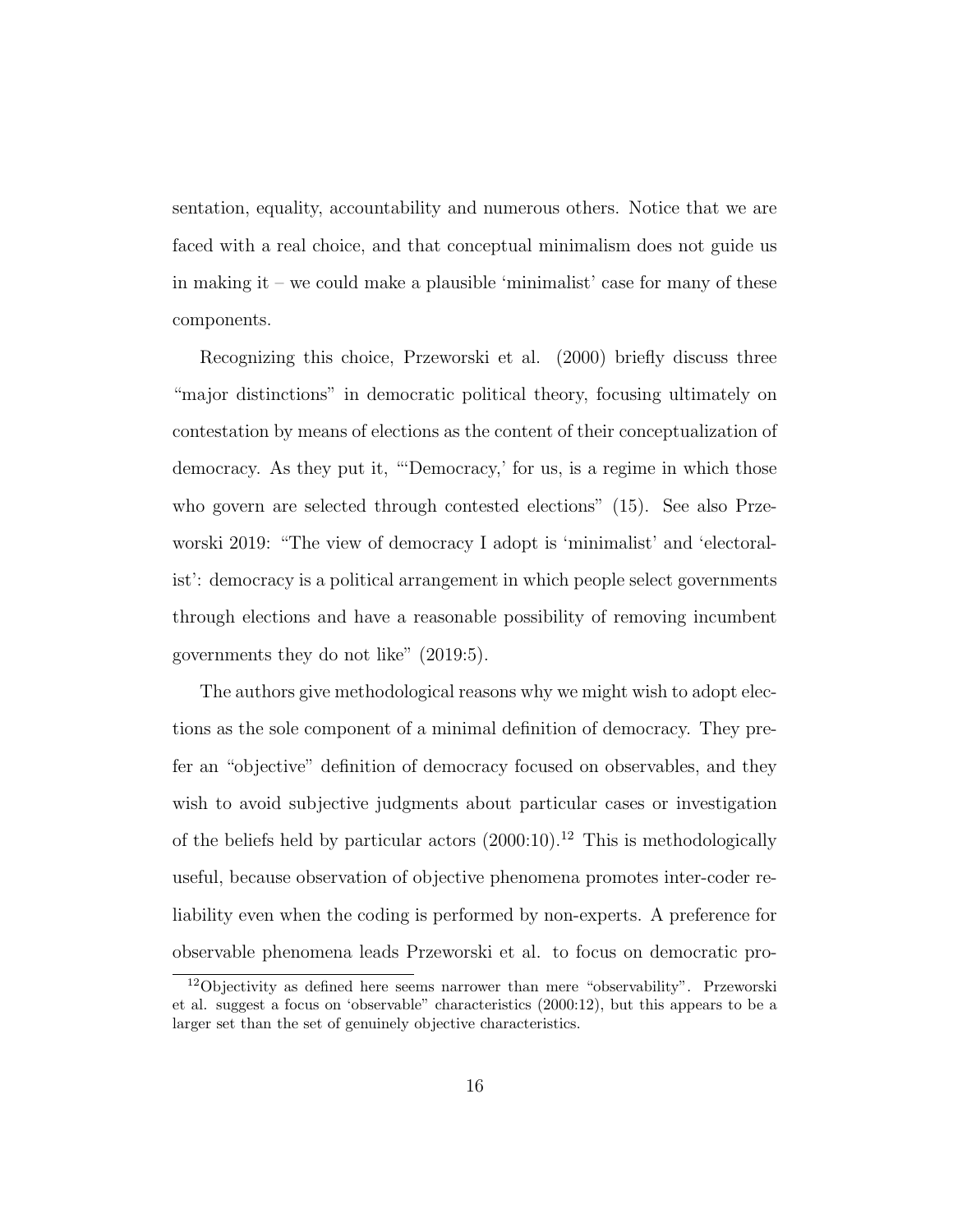cedures rather than substantive outcomes.<sup>13</sup> As the observable democratic procedure par excellence, elections are advanced as the conceptual core. The authors argue that defining features of democracy include only the requirements that "offices be filled, directly or indirectly, by elections," and that the government so elected be responsible "either directly to voters or to a parliament elected by them" (2000:15). This electoral competition (the authors use Dahl's (1971) term 'contestation') is said, as we have seen, to include three features: " $(1)$  ex-ante uncertainty,  $(2)$  ex-post irreversibility, and  $(3)$ repeatability" (16).

The suggestion here is that because science requires a focus on observable phenomena, we should define democracy based on the most observable aspect of democracy, which is elections. This argument seems plausible on its face. But the choice gives a great deal of weight to measurement considerations in defining the thing to be measured, which seems to conflate the processes of operationalization and conceptualization.<sup>14</sup> What role should the availability of data play in forming our stipulated technical concepts?

It seems clear that we may want to define concepts in ways that make it easy to capture variation of interest. Stipulated technical concepts often focus on particular aspects of the background concept in order to further research goals. For example, Boix et al. (2012) define as democratic any state

<sup>&</sup>lt;sup>13</sup>Procedural definitions "refer to democratic *procedures*, rather than to substantive policies or other outcomes that might be viewed as democratic" (Collier and Levitsky 1997:433).

<sup>&</sup>lt;sup>14</sup>Other scholars have expressed reservations about the importation of measurement considerations into the conceptualization process (e.g. Adcock and Collier 2001).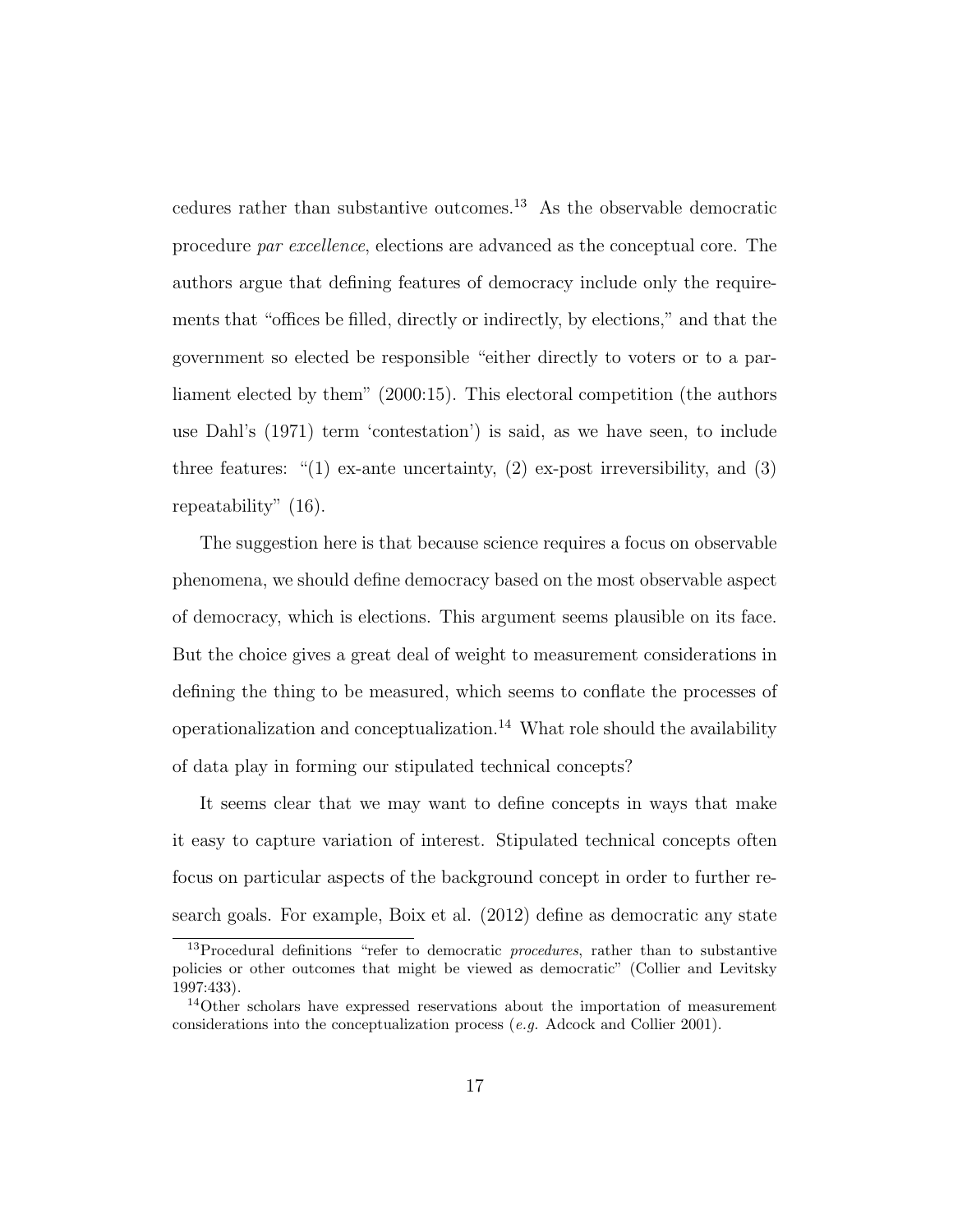"that has competitive elections and has enfranchised a majority of the male population"  $(1529).$ <sup>15</sup> While this type of research-driven conceptualization seems unproblematic (provided it is clearly stated)<sup>16</sup>, it may be more problematic to choose our conceptual content entirely on the basis of available data. Say that we have data on competitive elections, and we have reasons to think that elections may be an important part of democracy. Are there any costs to just defining democracy as competitive elections and getting on with research?

One particularly salient cost associated with this choice of definitional content can be stated in terms of our ability to intervene in other conversations relating to the same subject.<sup>17</sup> Imagine, for example, defining democracy on the basis of Olympic gold medals won by a state's athletes. This is a minimalist definition based entirely on objective, observable data. Our intuitive objection to it stems from its remoteness from any prior use of the term "democracy". This suggests an important counterweight to the conceptual parsimony urged by Przeworski et al.<sup>18</sup> If we wish to remain in dialogue

<sup>&</sup>lt;sup>15</sup>They acknowledge that this stipulation is somewhat arbitrary, but justify it by appeal to their research objectives: "The second condition (which is much less stringent than a threshold of universal suffrage among both men and women) allows us to capture the considerable cross-country variation in political conditions before World War I" (1529).

<sup>16</sup>Unfortunately, when the resulting measure is labeled with the name of the broader folk/background concept, the narrow research purposes that led to the stipulated definition are often de-emphasized.

<sup>17</sup>For more on this idea, known as 'topic continuity,' see the excellent treatment in Cappelen 2018, and the application to democracy in Ingham and Wiens (forthcoming).

<sup>18</sup>A promising alternative is suggested by Ingham and Wiens (forthcoming). While the definition of particular concepts may be a matter of dispute, the empirical cases picked out by them can nevertheless be a matter of widespread agreement. It may be possible to use these "anchor cases" to test our candidate definitions.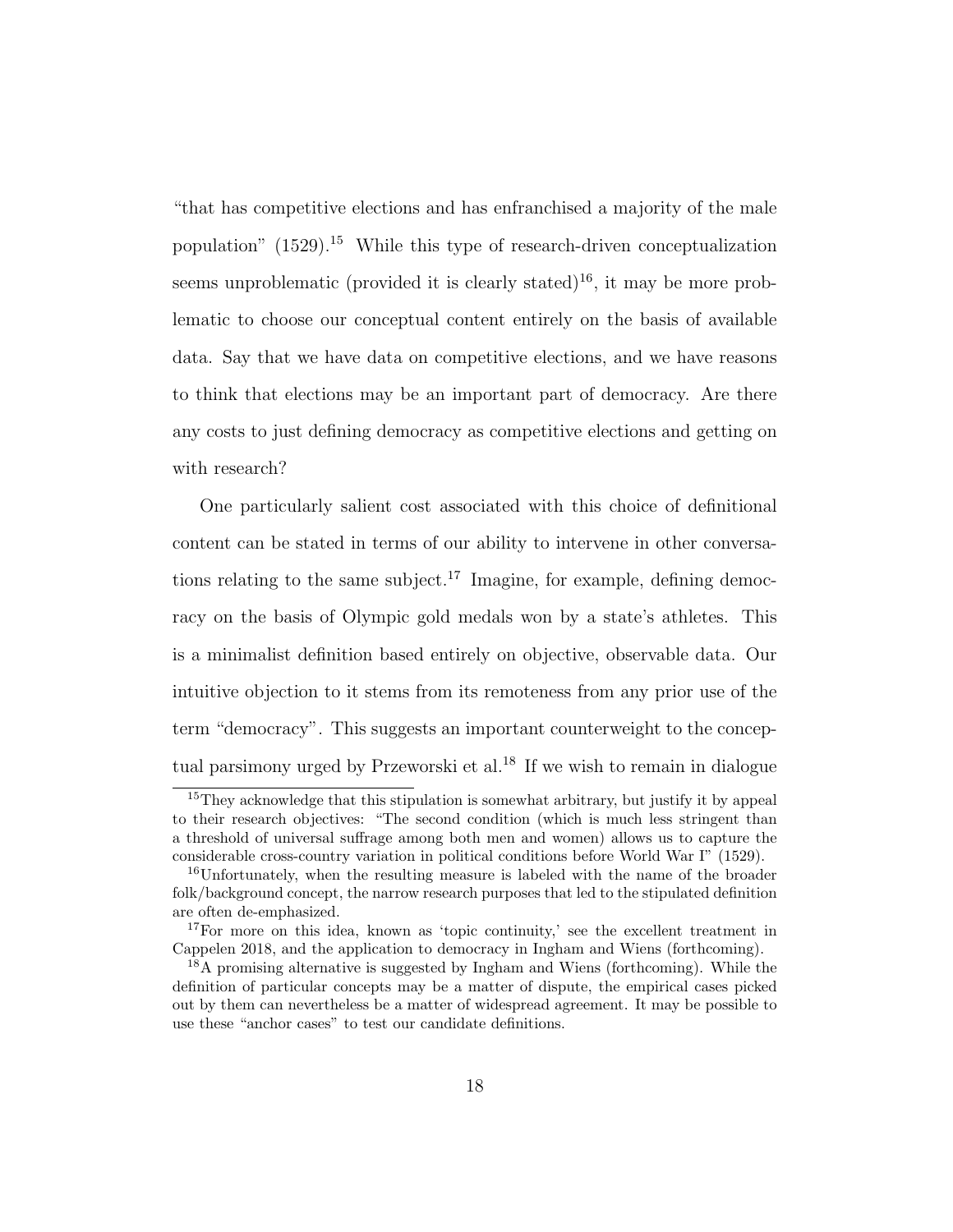with a research community or a broader public interested in the background concept, we must employ conceptualizations that this audience would find at least tolerably consonant with their own understanding of the concept. An exclusive focus on parsimony can foreclose this goal by narrowing our conceptualization to the point where meaningful discussion of our research topic with others is impossible.<sup>19</sup>

## Discussion

By conflating the processes of conceptualization and operationalization, Przeworski et al. (2000) have imported the focus on observables characteristic of operationalization into the conceptualization process, leading them to insist that we must state our systematized, technical concepts in terms of observable quantities. This conflation is unwarranted, and explains why Przeworski et al. (2000) seem to want simultaneously to say something novel about democracy and its relationship to economic development and to exercise due scientific care by conceptualizing democracy in a way that considers only observable and measurable characteristics. These conflicting impulses have led them to an odd conceptualization of democracy that is unsatisfying even on the authors' own terms, precluding a large set of the research questions with

<sup>19</sup>In rare cases, we may have compelling reasons to call for a change in topic despite (or indeed because of) the proclivities of a given research community. See Cappelen 2018 chs. 1-4 on conceptual engineering, specifically the choice between "tolerable revision" and "abandonment" (c.f. Railton 1989: "Revisionism may reach a point where it becomes more perspicacious to say that a concept has been abandoned, rather than revised" (158- 9)).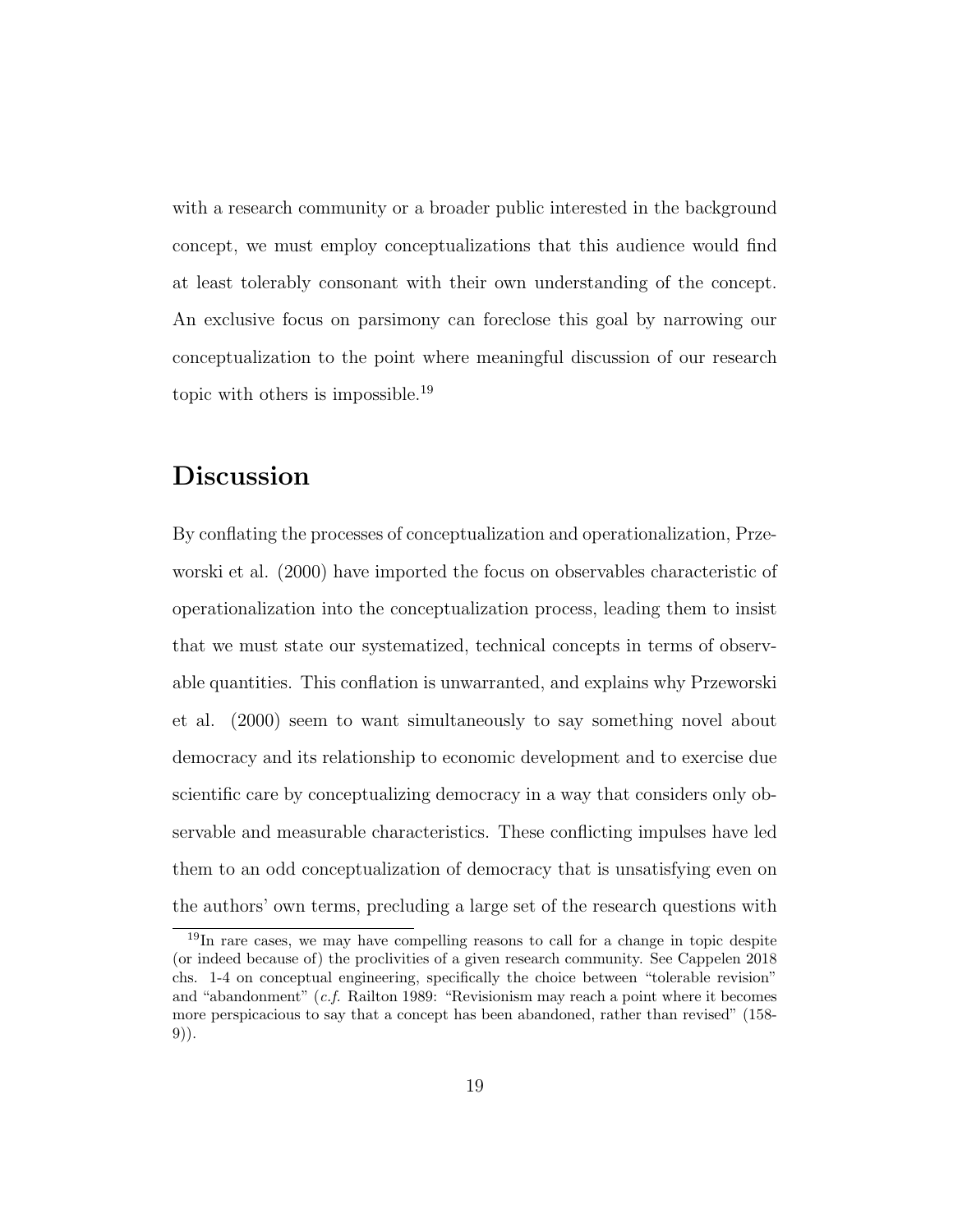which they began. However, Przeworski et al. overcome this difficulty effortlessly by simply ignoring the limits of their own conceptualization. Consider one of their main findings: that political instability affects economic performance only in non-democracies (211). They use this finding to overturn work by, inter alia, Huntington and Alesina, and reach the broad conclusion that "the same political phenomena have different meanings under different systems of political institutions" (212). If we read their conceptualization back into this finding, however, it takes on a much more limited form: the absence of competitive elections compounds the economic effects of political instability. This (responsibly-articulated) finding is a measured claim, whereas the idea that something about the thick concept 'democracy' is responsible for overcoming the effects of political instability is more dramatic.<sup>20</sup>

Consider another of the main conclusions in Przeworski et al. (2000): that regime type does not affect economic development (178). Restated responsibly, we have the narrower claim that the presence or absence of competitive elections does not affect economic development. This more limited restate-

<sup>&</sup>lt;sup>20</sup>The somewhat *ad hoc* nature of the authors' conceptual commitments may appear more intelligible in this light, as does their vitriolic treatment of scholars who have employed alternate conceptualizations in unrelated research. For example, Przeworski et al.'s DD index is dichotomous, in the sense that it does not admit of intermediate states between democracy and dictatorship. While other scholars have adopted this dichotomous approach (e.g Geddes 1999, Huntington 1991), it has received vigorous opposition from scholars who prefer a graded understanding of the concept (e.g. Coppedge and Reinecke 1990, Bollen and Jackman 1989, Dahl 1971). While Bollen and Jackman (1989) conceptualize democracy as a matter of degree, Przeworski and his coauthors call this a "confused" approach because it fails to recognize that states "cannot be half-democratic: there is a natural zero point" (Alvarez et al. 1996:21), as well as "ludicrous" because the presence of borderline cases are, on their view, merely an artifact of imprecise classification rules (2000:57).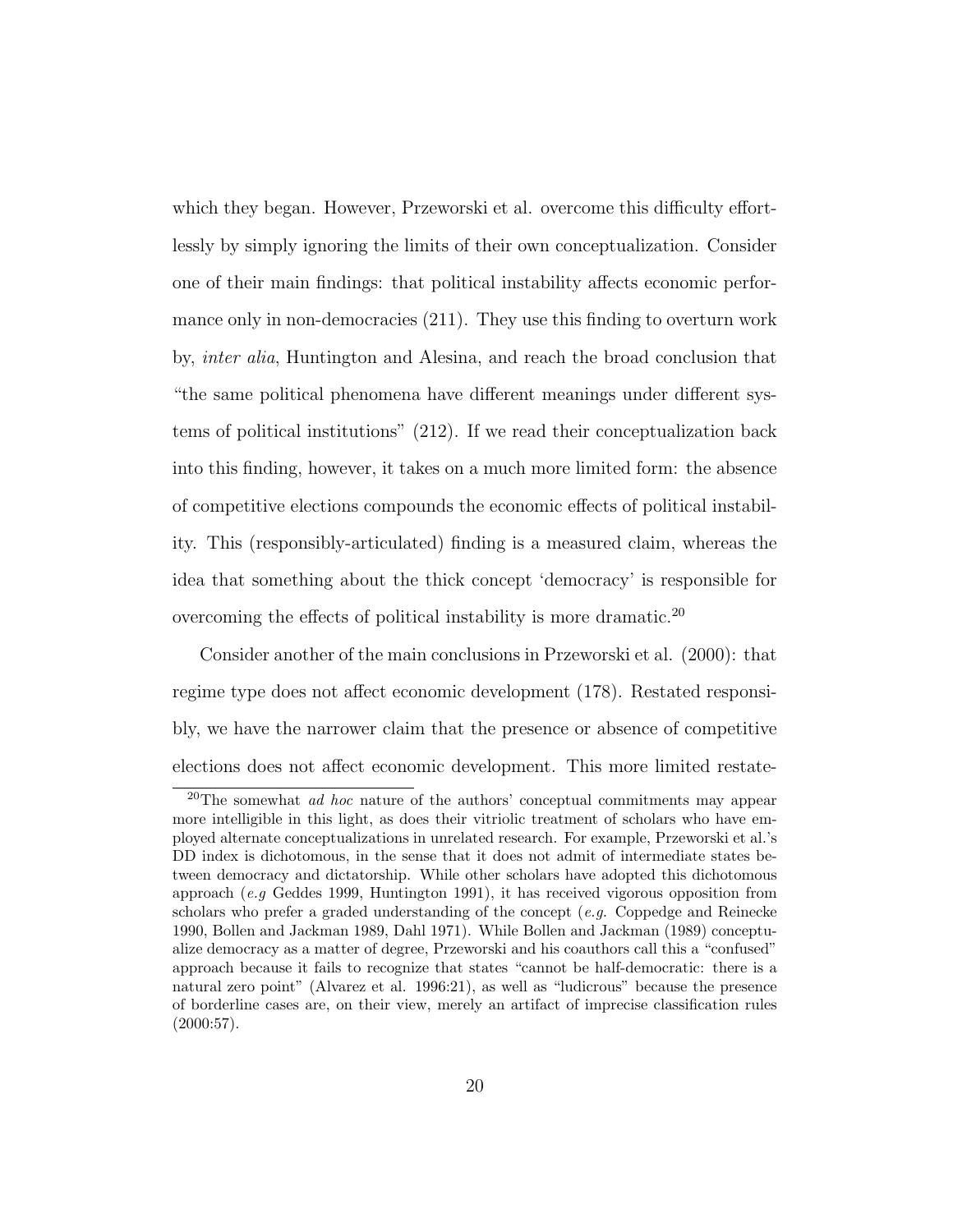ment can be reconciled with the fact that eighteen of the 20 states with the highest per-capita GDP in 2000 were democracies, while the initial finding cannot be so reconciled without substantial contortion (supplied by the authors on pp. 178-179). Notice what is happening here: the unnoticed move from the authors' careful conceptualization back to the expansive background concept allows them to rule out alternative explanations for their findings, for example the plausible explanation that something about democracies other than (or in interaction with) their electoral competition explains their impressive economic performance. On the reading offered by Przeworski et al., this alternative explanation is not available to the reader because the authors have "occupied the field" by interpreting conclusions reached on the basis of their conceptualization to apply to the background concept itself.

#### Does science require thin concepts?

As I have emphasized, the concepts we use in everyday life are multifarious and fraught with contradiction. For the purposes of social-scientific inquiry, it is necessary and even desirable that we should to some extent simplify and reduce these dimensions of variation in order to more completely understand the phenomenon under investigation. The proper question is instead whether there are any limits to our freedom to stipulate for research purposes. Complex or unobservable concepts resist operationalization, and some simplification seems inevitable. However, it must surely be possible for this process of simplification and reduction to undermine research goals by concealing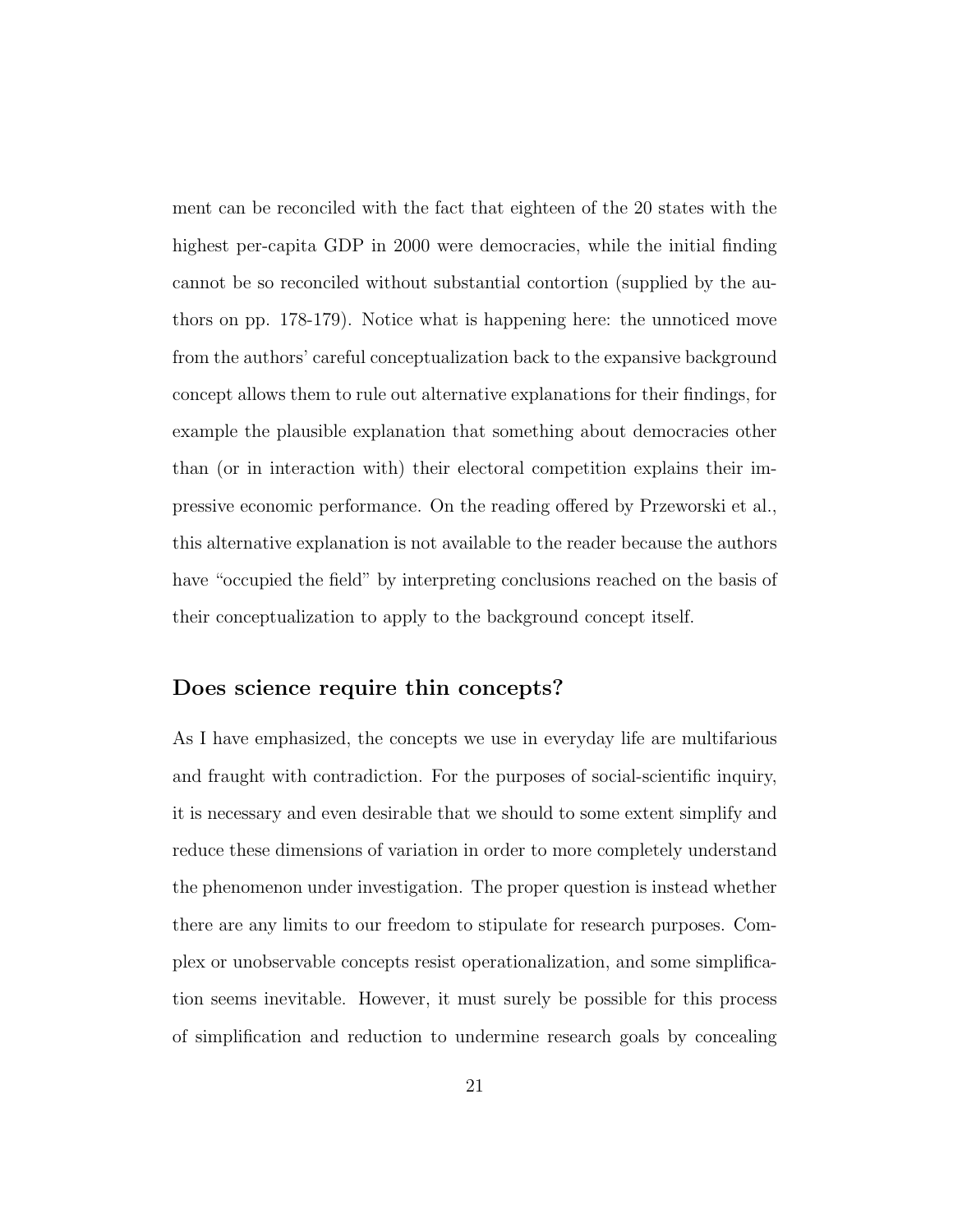variation that a more differentiated conceptualization would capture. Thus the amount of simplification desirable in a given context should be given at least partly by our research objectives.<sup>21</sup>

While conceptual parsimony is appealing, some scholars caution against a stipulated technical concept that omits theoretically relevant attributes. For example, we are told that "[c]oncept specification [should] avoid maximalist definitions (the inclusion of theoretically irrelevant attributes) or minimalist definitions (the exclusion of theoretically relevant attributes). . . the most useful—if admittedly flexible—methodological suggestion that can be offered is that scholars should avoid the extremes of including too much or too little in a definition relative to their theoretical goals" (Munck and Verkuilen 2002:8-9).

For these reasons, although a focus on observable characteristics appears to be the correct approach, it seems clear that we need not take a minimalist approach to do so. Why not simply aggregate observable characteristics from more than one conceptual component, say from contestation and participation, as done by Boix et al. (2012)? In addition, if we do choose to take a

<sup>&</sup>lt;sup>21</sup> "In sum, there is no readily available default position an analyst can adopt. Rather, the selection of the level of aggregation is an explicit choice that must be justified in light of the need to balance the desire for parsimony and the concern with underlying dimensionality and differentiation... The standard practice with regard to the selection of the level of aggregation has been to proceed as though parsimony were the only consideration, fully warranting a decision to push the process of aggregation to the highest level possible so as to reduce the disaggregate data into one single score. . . No theoretical justification for the choice of level of aggregation is offered, and no real attempt is made to test whether aggregation to the highest possible level is appropriate. Doubtless this comes from a desire to use multiple regression or related techniques to analyze the data. However, this puts the statistical cart before the theoretical horse" (Munck and Verkuilen 2002:22, my italics).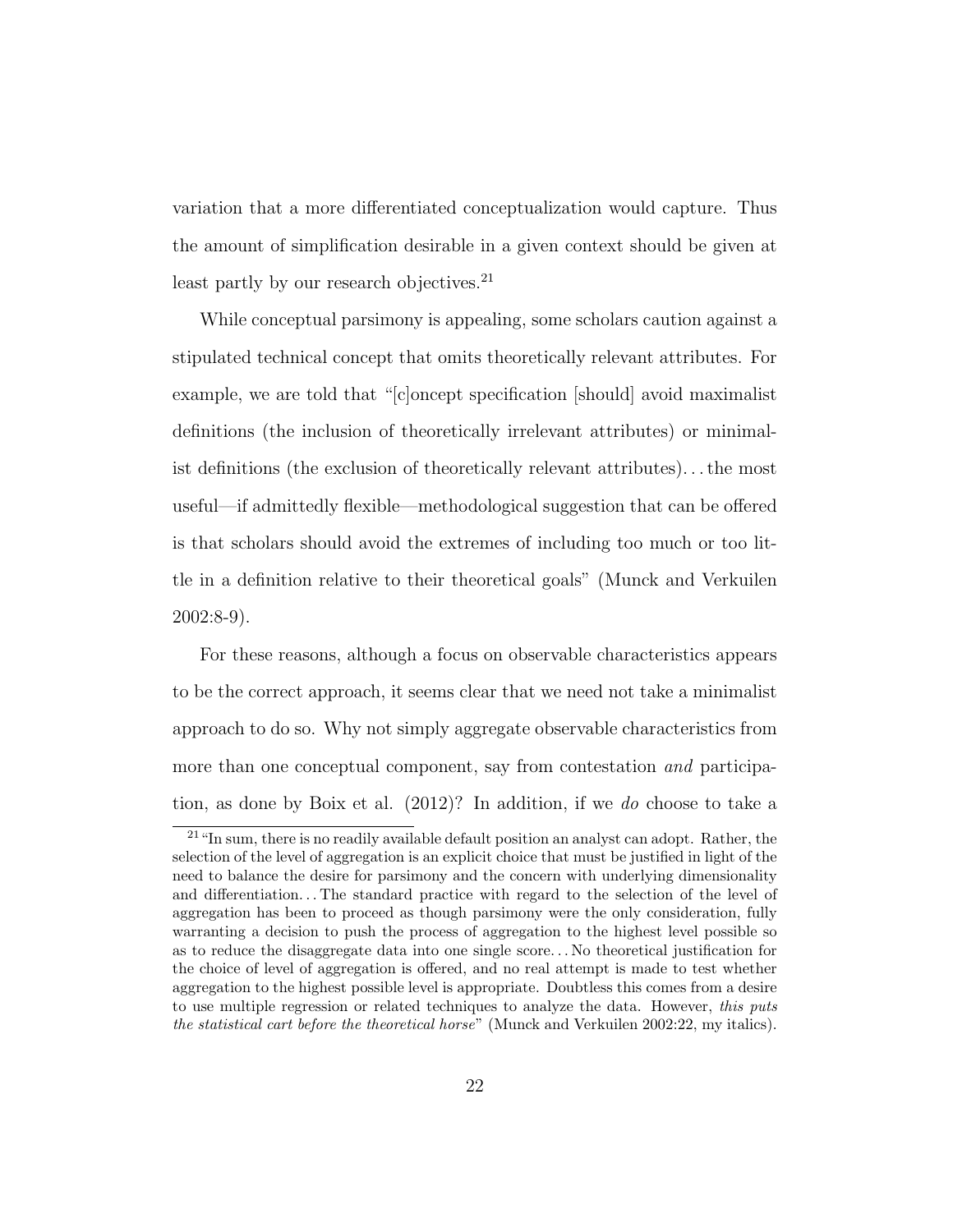minimalist approach, we need not focus only on elections. We can focus on observable phenomena of many kinds, and if we choose to focus on elections, it must be for some reason beyond their mere observability.

As we saw above, Przeworski et al. are certain that the presence of non-coextensive components forces us to simply pick one of them to make definitional and treat others as "hypothetical conditions under which the selected feature is satisfied" (2019:4). The distorting effects of this approach should now be apparent. By selecting elections as the essential component, the authors exclude all other covariates of democracy from the possibility of essential status, and by so doing diminish them as objects of interest for the social-scientific study of democracy. For these reasons, they are led to entangle themselves in contradictions by arguing both that the covariates of democracy are important dependent variables that an election-based construct will enable them to study, and that they are simultaneously mere surface perturbations caused by the underlying phenomenon of electoral competition.<sup>22</sup>

In another example of this contradiction, Przeworski et al. (2000) insist

<sup>22</sup>For example, we might be inclined to include the rule of law as a definitional element of democracy, but Przeworski argues that doing so would a) prevent us from investigating the relationship between the rule of law and democracy, and b) force us to investigate powerful actors' opaque reasons for compliance. However, he then explains that this apparently independent criterion is reducible to elections anyway. As he puts it, "whether politicians do or do not comply with the instructions of constitutional justices is a contingent outcome of their electoral incentives" (2019:6). Because compliance is a function of electoral incentives, any apparent "rule of law" is really traceable back to an electoral mechanism, because politicians obey judicial rulings only when such obedience is in their electoral interest.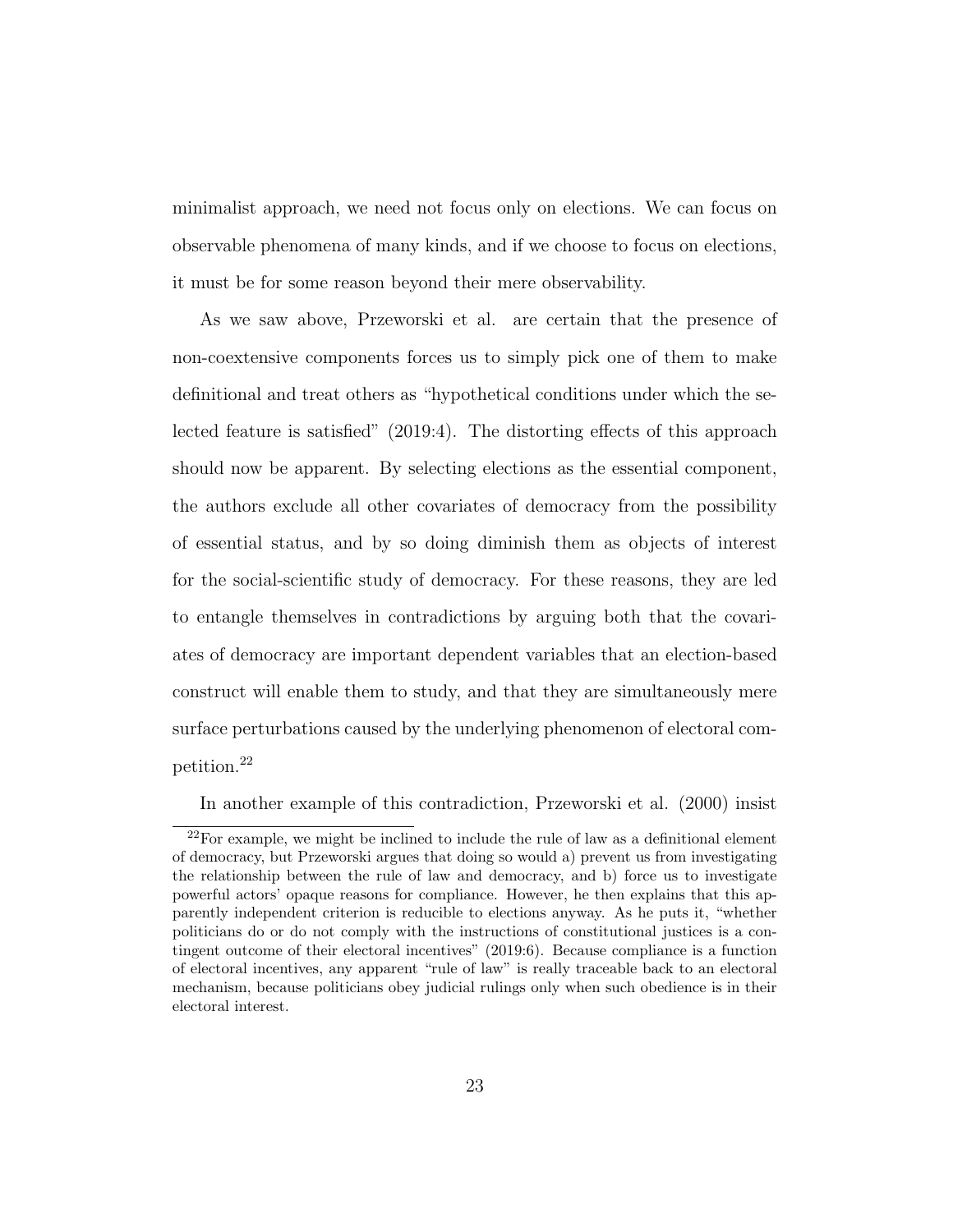that democracy requires governmental responsibility to voters (15), but then go on to say that 'responsibility' and inchoate concepts like it ought not to be core definitional features of a technical concept of democracy  $(33)$ <sup>23</sup>. We can see the authors straining to satisfy our intuitions regarding the background concept 'democracy' while simultaneously suppressing aspects of that background concept that do not seem sufficiently observable or objective to pass scientific muster. If we cannot measure accountability objectively, runs the thinking, it must be excluded from our definition on methodological grounds, but since this would cause our readers' understandings of democracy and our own to come apart dramatically, we will keep them onside by arguing that the background concept never included accountability in the first place. This is conceptual reengineering of the background concept to accord with the authors' stipulated technical concept, which was itself stipulated on methodological rather than conceptual grounds. Whatever we may think of this move, it clearly creates difficulty for these authors in communicating and discussing their findings with researchers employing the unmodified background concept.

As we have seen, Przeworski et al. give an effective argument for focusing on observable characteristics. But this does not justify a minimalist concep-

<sup>23</sup>We are told that "governmental responsibility either directly to voters or to a parliament elected by them is a defining feature of democracy" (Przeworski et al. 2000:15), but then we learn that "the very notion of "responsiveness" or "accountability" is muddled, and... probably only some otherwise democratic governments are "accountable" in any intuitive sense of this term," leading to the conclusion that "we do not think that 'accountability,' 'responsibility,' 'responsiveness,' or 'representation' should be treated as definitional features of democracy. (Przeworski et al. 2000:33).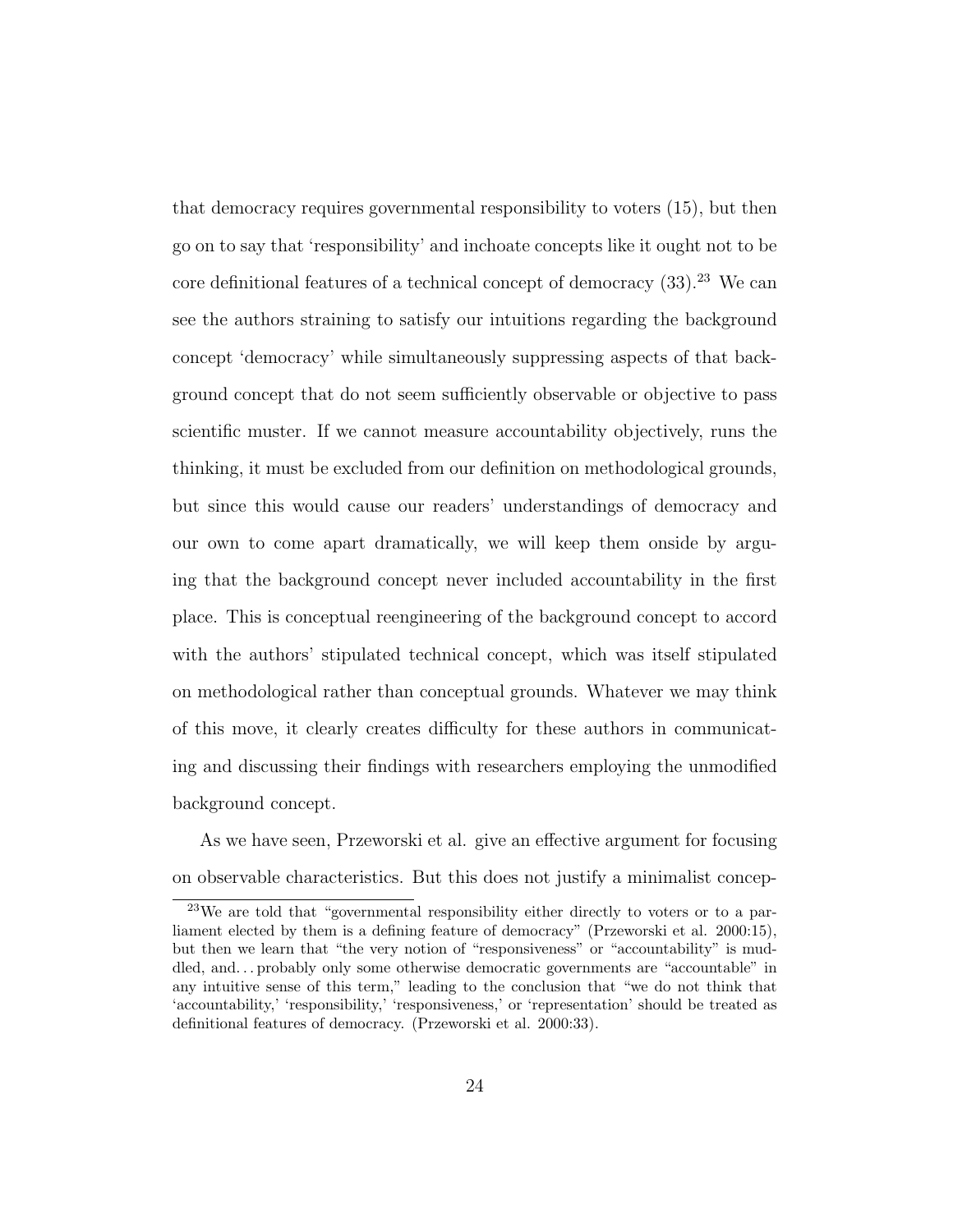tualization. It may be that we wish to employ an "enriched" definition, but that we nevertheless seek out observable data on 'popular control' or 'legislative effectiveness'. The statistical cart need not drive the theoretical horse. While science requires precision, it does not require monism. Przeworski et al.'s single-minded devotion to conceptual parsimony has led them to a conceptualization that cannot accomplish the work they ask of it. Although conceptual parsimony is an important desideratum, it must be set alongside other desiderata for research, including the need to communicate our results to others.

### Conclusion

In this paper, I have used a particularly egregious example of hasty conceptualization to illustrate the negative downstream consequences of failing to recognize conceptual choices. To this end, I have identified the tacit desideratum of conceptual choice underpinning an influential instance of conceptualization. I have called this conceptual parsimony: the belief that our concepts should have only as much content as is required by our research goals. In addition, I have argued that this desideratum ought to be supplemented by the additional goal of remaining in dialogue with other researchers, implying that any methodological gains from a change in topic ought to be balanced against the concomitant reduction in our ability to communicate with others about the research subject. As we have seen, conflation of the conceptual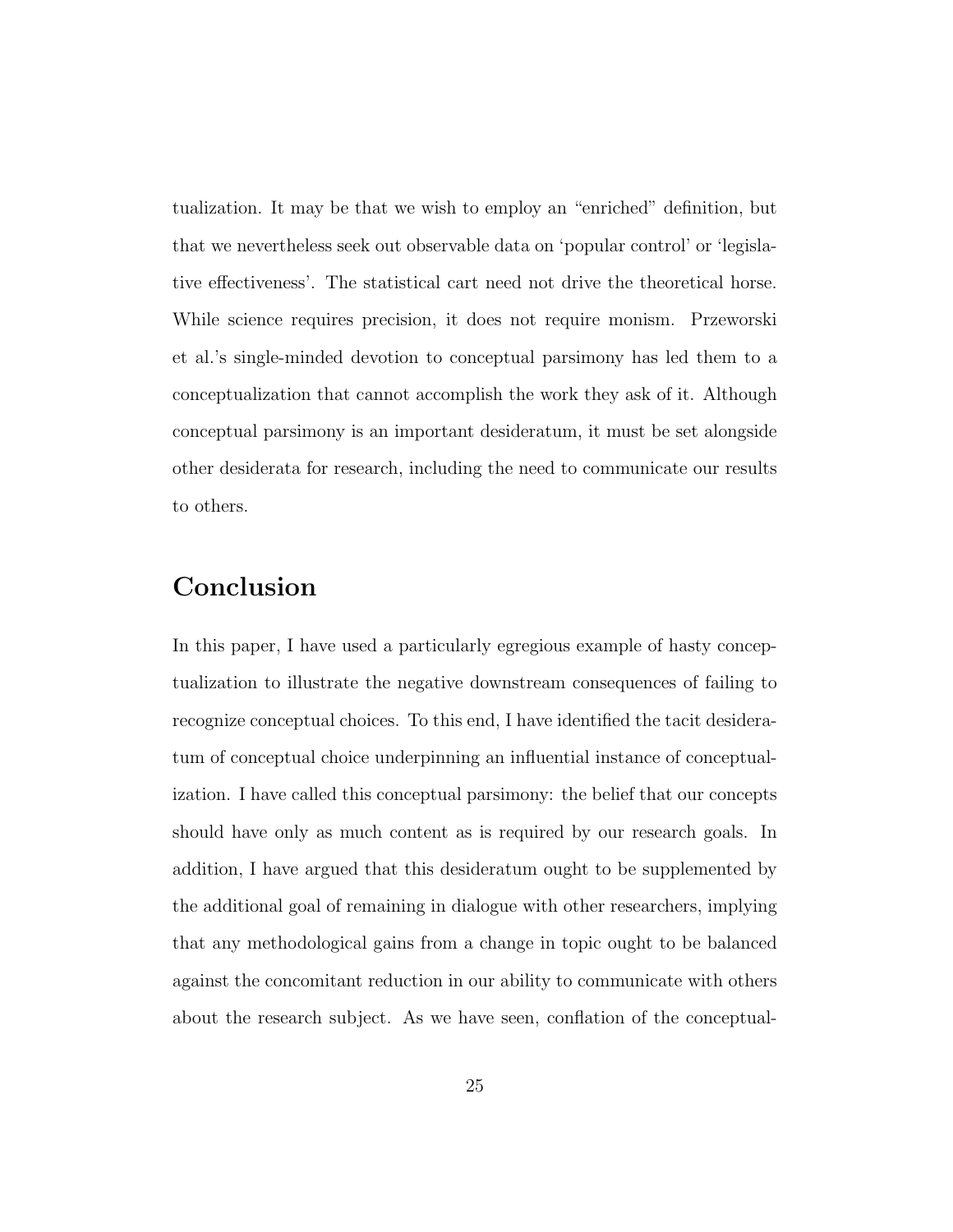ization and operationalization processes led the authors to try to eliminate unobservable characteristics from their stipulated technical definition, which forced them to adopt a definition of democracy radically at variance with the intuitions elicited by the background concept. To defend this unusual conceptualization, the authors then derive general principles of conceptualization (the 'minimalist' approach) from the single case of democracy. I have shown that on closer inspection, these principles of conceptualization are unwarranted. In addition, it is unclear why a minimalist conceptual form would be necessary to meet the authors' stated desideratum of allowing for maximum independent variation of the correlates of democracy.<sup>24</sup> Finally, I have shown that even on a minimalist conception of democracy, the authors' stated reasons for privileging elections (their procedural and observable nature) need not lead us to their conclusion, and could be construed to support a wide range of "minimal" conceptual content.

Adcock and Collier (1999) recommend that scholars "self-consciously recognize their conceptual decisions as real choices" (562). Przeworski et al. do not reach this standard. Their caustic treatment of scholars who choose to employ gradations in their conceptualizations (dismissals of their views as "ludicrous" or "confused" (57)) is strong evidence that their choice of

 $24$ Specifically, it is unclear why a non-minimalist definition could not meet this criterion. In terms of holding a single definitional component constant, we might imagine choosing "popular rule" and making an equally minimalist argument for its unique importance. The difference, of course, is that such a definition would be difficult to operationalize. It is a particularly striking coincidence that Przeworski et al.'s conceptual reflections led them to elevate precisely that definitional component (elections) on which political scientists have gathered the most data.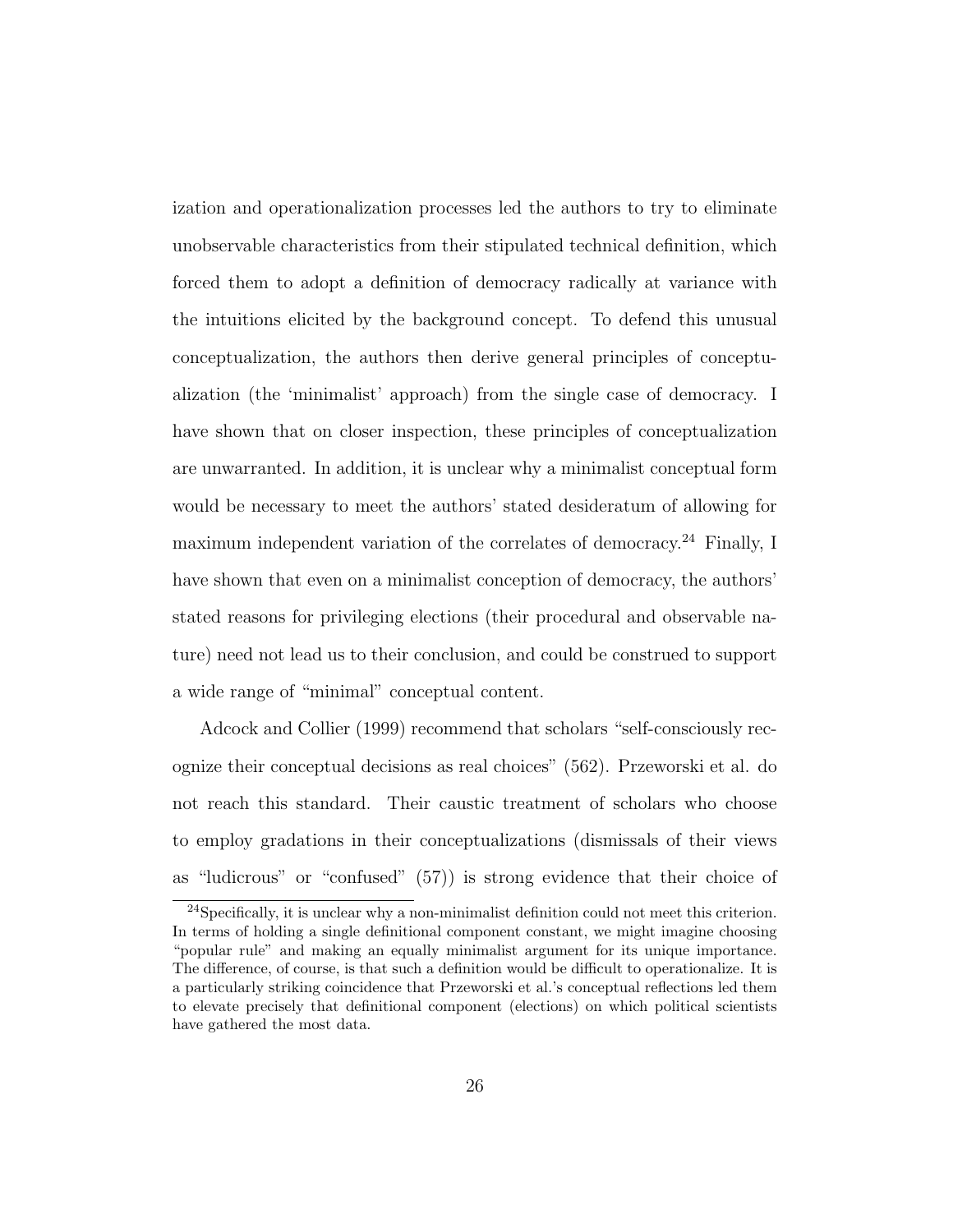conceptual content is not adopted tentatively with respect to a particular research question but rather held dogmatically in the manner of a prejudice. This impression is reinforced by the hasty conceptual treatment of democracy in Przeworski's other work (1999, 2019).<sup>25</sup> The slippage occurs when Przeworski et al. define the concept of democracy in the terms most congenial to their own research, but then adopt this definition as a kind of Archimedean fulcrum, using it to criticize the stipulated technical concepts proposed by other researchers not as inappropriate for their research goals but as wrong absolutely. In short, they appear to have mistaken their stipulated technical concept for the background concept itself. This process, known as conceptual reification, $26$  is not uncommon in social science, but it is striking to see it exemplified so clearly in such an oft-cited work (6,500 citations as of May 2020). This paper reinforces the need for clear thinking about concepts, and for an explicit distinction between the conceptualization and operationalization processes in research design.

<sup>&</sup>lt;sup>25</sup>Briefly, he asserts that the background concept 'democracy' has exactly the same features as the technical concept set out in Przeworski et al. 2000 (2019:3-4).

 $^{26}$ Compare Whitehead's "fallacy of misplaced correctness" (1925:58).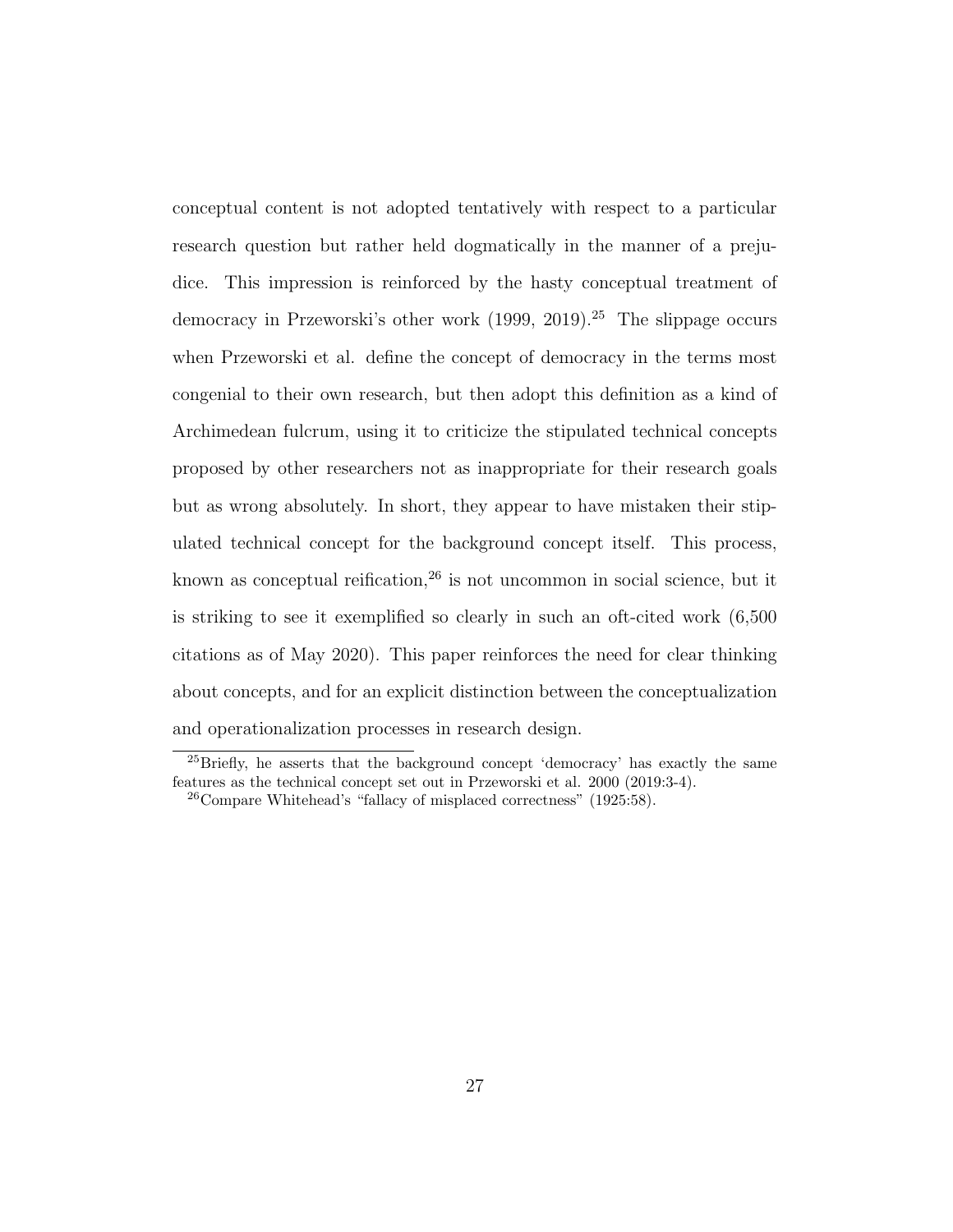#### References

- Adcock, Robert and David Collier. 2001. "Measurement Validity: A Shared Standard for Qualitative and Quantitative Research." American Political Science Review, 95, 3 (September), pp. 529-546.
- Alvarez, Michael, Jos´e Antonio Cheibub, Fernando Limongi and Adam Przeworski. 1996. "Classifying Political Regimes." Studies in Comparative International Development, 31, 2 (Summer), pp. 3-36.
- Boix, Carles, Michael Miller and Sebastian Rosato. 2012. "A Complete Dataset of Political Regimes, 1800-2007." Comparative Political Studies, 46, 12, pp. 1523-1554.
- Bollen, Kenneth A. 1980. "Issues in the Comparative Measurement of Political Democracy." American Sociological Review, 45, 3 (June), pp. 370-390.
- Collier, David and Robert Adcock. 1999. "Democracy and Dichotomies: A Pragmatic Approach to Choices about Concepts." Annual Review of Political Science, 2, pp. 537-565.
- Collier, David and John Gerring. 2009. "Concepts and Method in Social Science: The Tradition of Giovanni Sartori." New York: Routledge.
- Coppedge, Michael. 2012. "Democratization and Research Methods. Cambridge: Cambridge University Press. "
- Coppedge, Michael, Staffan Lindberg, Svend-Erik Skaaning, Jan Teorell. 2016. "Measuring high level democratic principles using the V-Dem data." International Political Science Review, 37, 5, pp. 580-593.
- Dahl, Robert. 1971. "Polyarchy: Participation and Opposition." New Haven CT: Yale University Press.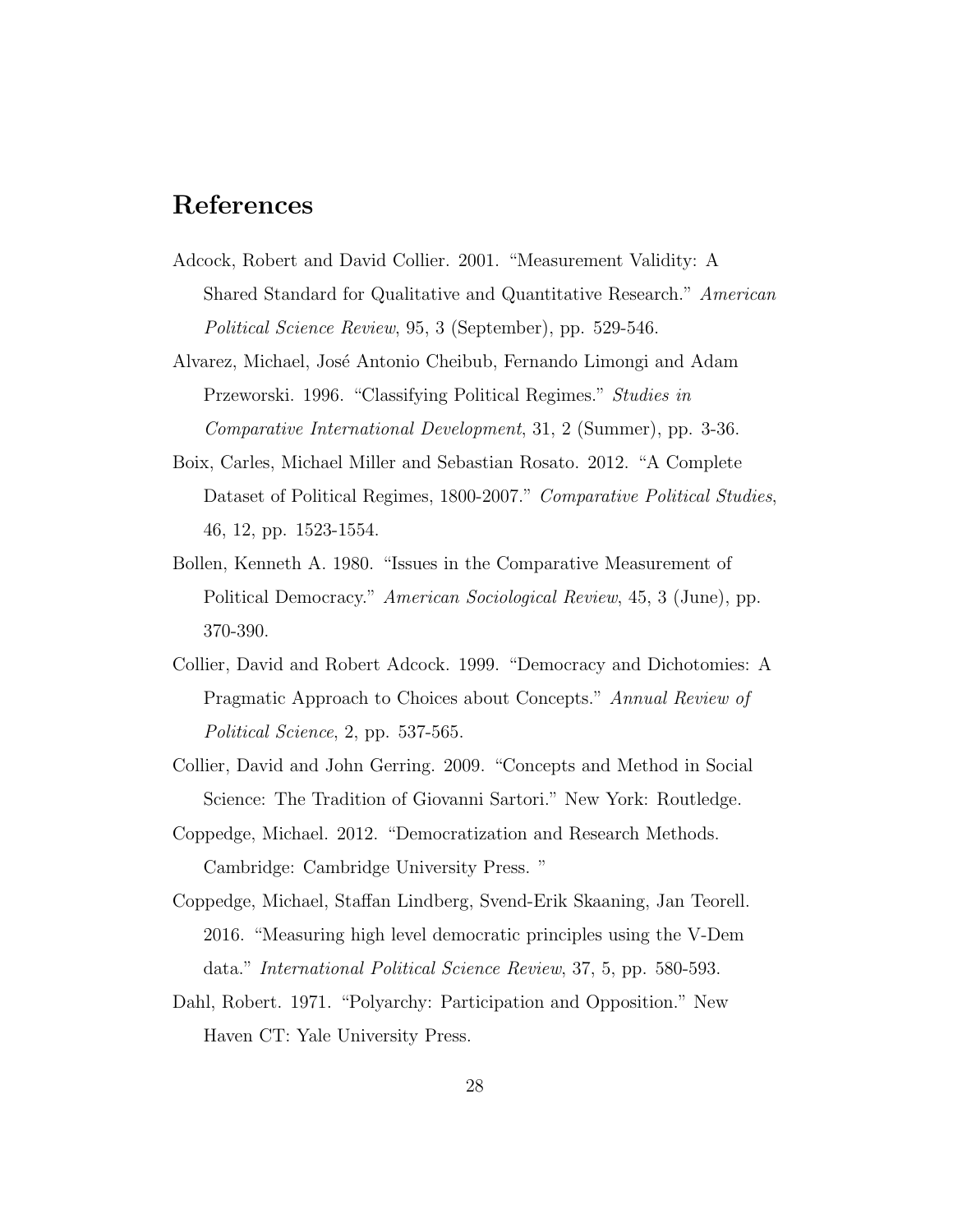- Dahl, Robert. 1989. "Democracy and its Critics." New Haven CT: Yale University Press.
- Dahl, Robert. 2006 [1956]. "A Preface to Democratic Theory: Expanded Edition." Chicago IL: University of Chicago Press.
- Elkins, Zachary. 2000. "Gradations of Democracy? Empirical Tests of Alternative Conceptualizations." American Journal of Political Science, 44, 2 (April), pp. 293-300.
- Geddes, Barbara, Joseph Wright and Erica Frantz. 2014. "Autocratic Breakdown and Regime Transitions: A New Data Set." Perspectives on Politics, 12, 2 (June), pp. 313-331.
- Goodman, Nelson. 1983 [1955]. "Fact, Fiction and Forecast, 4th ed." Cambridge: Harvard University Press.
- Haggard, Stephan and Robert R. Kaufman. 2012. "Inequality and Regime Change: Democratic Transitions and the Stability of Democratic Rule." American Political Science Review, 106, 3 (August), pp. 495-516.
- Houle, Christian. 2009. "Inequality and Democracy: Why Inequality Harms Consolidation but Does Not Affect Democratization." World Politics, 61, 4, pp. 589-622.
- Munck, Gerardo and Jay Verkuilen. 2002. "Conceptualizing and Measuring Democracy: Evaluating Alternative Indices." Comparative Political Studies, 35, 1 (February), pp. 5-34.
- Ockham, William of. 1495 [c.1311]. "Quaestiones et decisiones in quattuor libros Sententiarum Petri Lombardi" ed. Lugd., i, dist. 27, qu. 2, K.
- Popper, Karl R. 1962. "Conjectures and Refutations." London: Basic Books.